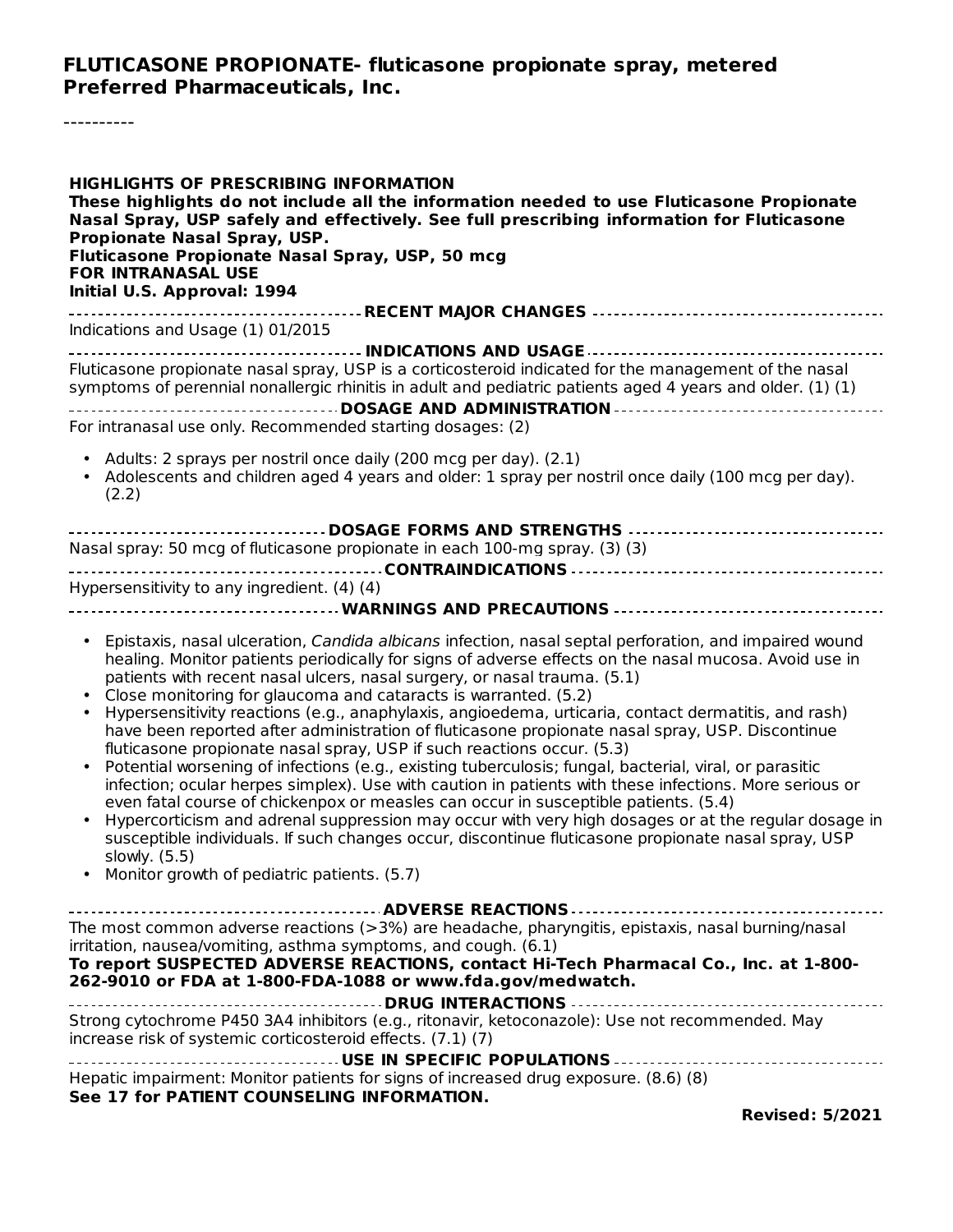### **FULL PRESCRIBING INFORMATION: CONTENTS\***

### **1 INDICATIONS AND USAGE**

## **2 DOSAGE AND ADMINISTRATION**

- 2.1 Adults
- 2.2 Adolescents and Children (Aged 4 Years and Older)
- **3 DOSAGE FORMS AND STRENGTHS**

## **4 CONTRAINDICATIONS**

## **5 WARNINGS AND PRECAUTIONS**

- 5.1 Local Nasal Effects
- 5.2 Glaucoma and Cataracts
- 5.3 Hypersensitivity Reactions including Anaphylaxis
- 5.4 Immunosuppression
- 5.5 Hypercorticism and Adrenal Suppression
- 5.6 Drug Interactions with Strong Cytochrome P450 3A4 Inhibitors
- 5.7 Effect on Growth

# **6 ADVERSE REACTIONS**

- 6.1 Clinical Trials Experience
- 6.2 Postmarketing Experience

## **7 DRUG INTERACTIONS**

7.1 Inhibitors of Cytochrome P450 3A4

# **8 USE IN SPECIFIC POPULATIONS**

- 8.1 Pregnancy
- 8.3 Nursing Mothers
- 8.4 Pediatric Use
- 8.5 Geriatric Use
- 8.6 Hepatic Impairment
- 8.7 Renal Impairment

## **10 OVERDOSAGE**

## **11 DESCRIPTION**

# **12 CLINICAL PHARMACOLOGY**

- 12.1 Mechanism of Action
- 12.2 Pharmacodynamics
- 12.3 Pharmacokinetics

# **13 NONCLINICAL TOXICOLOGY**

13.1 Carcinogenesis, Mutagenesis, Impairment of Fertility

### **14 CLINICAL STUDIES**

## **16 HOW SUPPLIED/STORAGE AND HANDLING**

### **17 PATIENT COUNSELING INFORMATION**

\* Sections or subsections omitted from the full prescribing information are not listed.

## **FULL PRESCRIBING INFORMATION**

**1 INDICATIONS AND USAGE**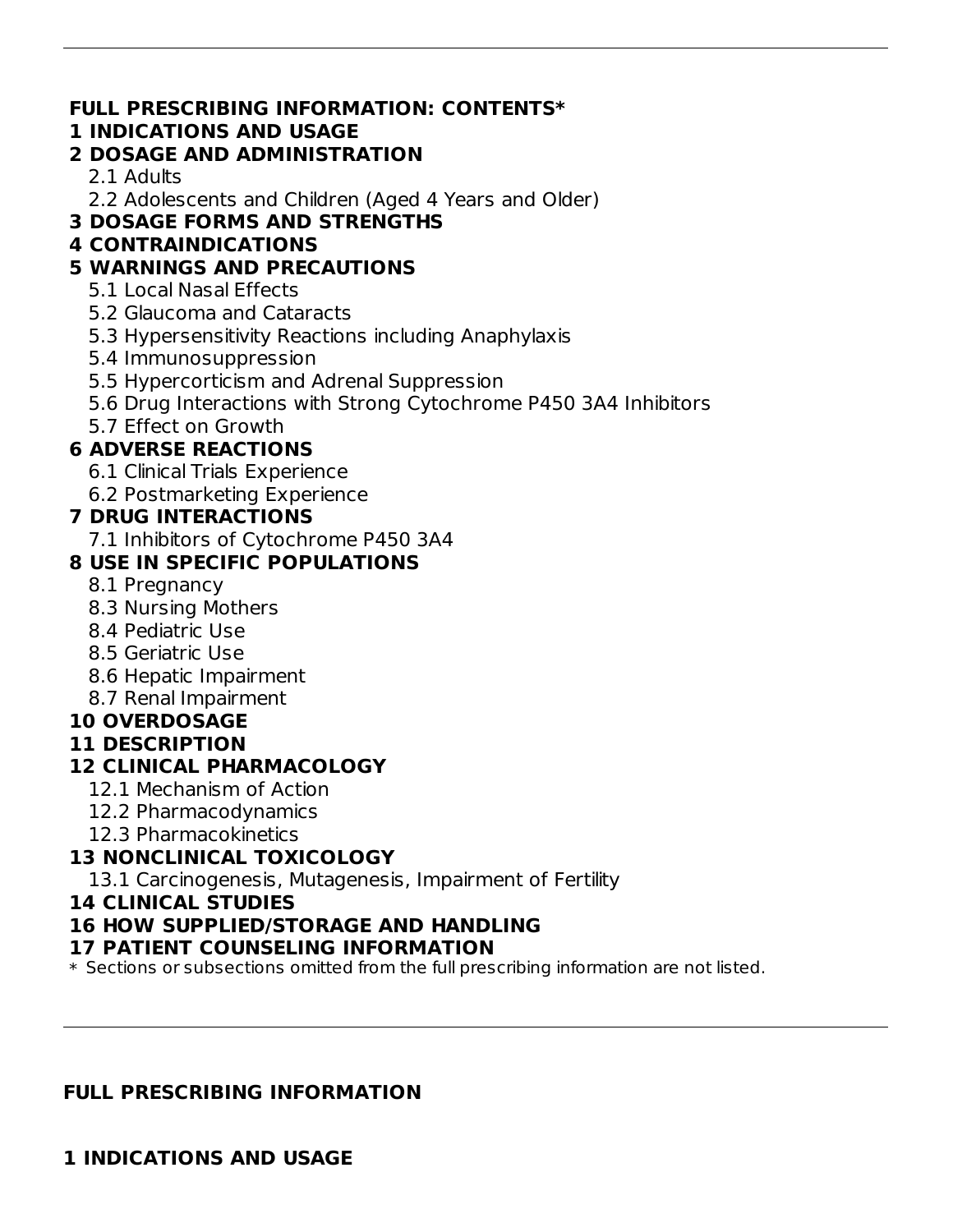Fluticasone propionate nasal spray, USP is indicated for the management of the nasal symptoms of perennial nonallergic rhinitis in adult and pediatric patients aged 4 years and older.

# **2 DOSAGE AND ADMINISTRATION**

Administer fluticasone propionate nasal spray, USP by the intranasal route only. Prime fluticasone propionate nasal spray, USP before using for the first time or after a period of non-use (1 week or more) by shaking the contents well and releasing 6 sprays into the air away from the face. Shake fluticasone propionate nasal spray, USP gently before each use.

Patients should use fluticasone propionate nasal spray, USP at regular intervals since its effectiveness depends on its regular use. Maximum effect may take several days and individual patients will experience a variable time to onset and different degree of symptom relief.

# **2.1 Adults**

The recommended starting dosage in adults is 2 sprays (50 mcg of fluticasone propionate each) in each nostril once daily (total daily dose, 200 mcg). The same total daily dose, 1 spray in each nostril administered twice daily (e.g., 8 a.m. and 8 p.m.) is also effective. After the first few days, patients may be able to reduce their dose to 1 spray in each nostril once daily for maintenance therapy.

Maximum total daily doses should not exceed 2 sprays in each nostril (total dose, 200 mcg/day). There is no evidence that exceeding the recommended dose is more effective.

# **2.2 Adolescents and Children (Aged 4 Years and Older)**

The recommended starting dosage in adolescents and children, aged 4 years and older is 1 spray in each nostril once daily (total daily dose, 100 mcg). Patients not adequately responding to 1 spray in each nostril may use 2 sprays in each nostril once daily (total daily dose, 200 mcg). Once adequate control is achieved, the dosage should be decreased to 1 spray in each nostril once daily.

The maximum total daily dosage should not exceed 2 sprays in each nostril (200 mcg/day). There is no evidence that exceeding the recommended dose is more effective.

# **3 DOSAGE FORMS AND STRENGTHS**

Fluticasone propionate nasal spray, USP is a nasal spray suspension. Each 100-mg spray delivers 50 mcg of fluticasone propionate.

# **4 CONTRAINDICATIONS**

Fluticasone propionate nasal spray, USP is contraindicated in patients with hypersensitivity to any of its ingredients [see **Warnings and Precautions (5.3)**, **Description (11)**].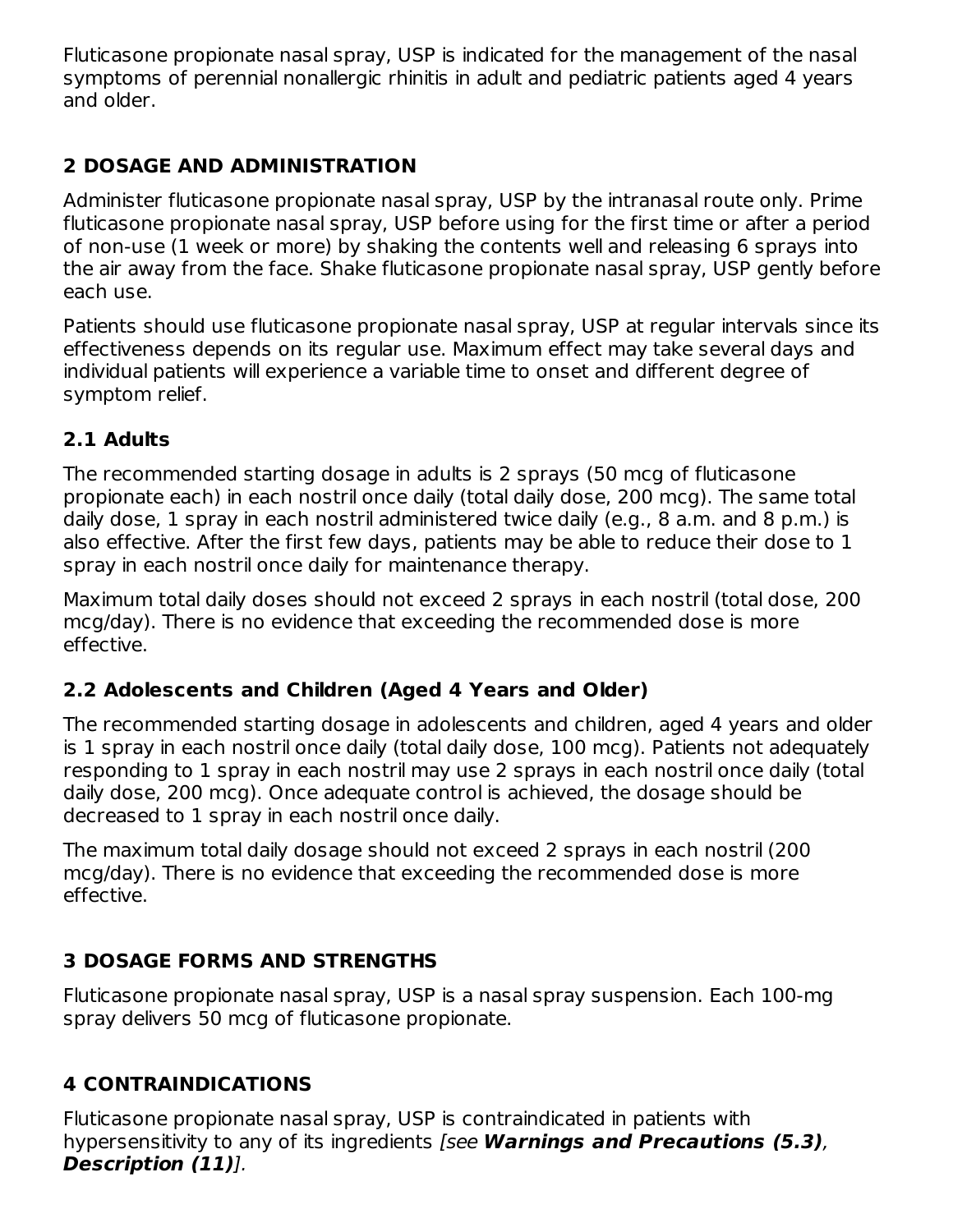## **5 WARNINGS AND PRECAUTIONS**

## **5.1 Local Nasal Effects**

### Epistaxis

In clinical trials of 2 to 26 weeks' duration, epistaxis was observed more frequently in subjects treated with fluticasone propionate nasal spray, USP than those who received placebo [see **Adverse Reactions (6.1)**].

### Nasal Ulceration

Postmarketing cases of nasal ulceration have been reported in patients treated with fluticasone propionate nasal spray, USP [see **Adverse Reactions (6.2)**].

### Candida Infection

In clinical trials with fluticasone propionate administered intranasally, the development of localized infections of the nose and pharynx with Candida albicans has occurred. When such an infection develops, it may require treatment with appropriate local therapy and discontinuation of fluticasone propionate nasal spray, USP. Patients using fluticasone propionate nasal spray, USP over several months or longer should be examined periodically for evidence of Candida infection or other signs of adverse effects on the nasal mucosa.

#### Nasal Septal Perforation

Postmarketing cases of nasal septal perforation have been reported in patients treated with fluticasone propionate nasal spray, USP [see **Adverse Reactions (6.2)**].

### Impaired Wound Healing

Because of the inhibitory effect of corticosteroids on wound healing, patients who have experienced recent nasal ulcers, nasal surgery, or nasal trauma should avoid using fluticasone propionate nasal spray, USP until healing has occurred.

## **5.2 Glaucoma and Cataracts**

Use of intranasal and inhaled corticosteroids may result in the development of glaucoma and/or cataracts. Therefore, close monitoring is warranted in patients with a change in vision or with a history of increased intraocular pressure, glaucoma, and/or cataracts.

## **5.3 Hypersensitivity Reactions including Anaphylaxis**

Hypersensitivity reactions (e.g., anaphylaxis, angioedema, urticaria, contact dermatitis, and rash) have been reported after administration of fluticasone propionate nasal spray, USP. Discontinue fluticasone propionate nasal spray, USP if such reactions occur [see **Contraindications (4)**]. Rarely, immediate hypersensitivity reactions may occur after the administration of fluticasone propionate nasal spray, USP.

## **5.4 Immunosuppression**

Persons who are using drugs that suppress the immune system are more susceptible to infections than healthy individuals. Chickenpox and measles, for example, can have a more serious or even fatal course in susceptible children or adults using corticosteroids.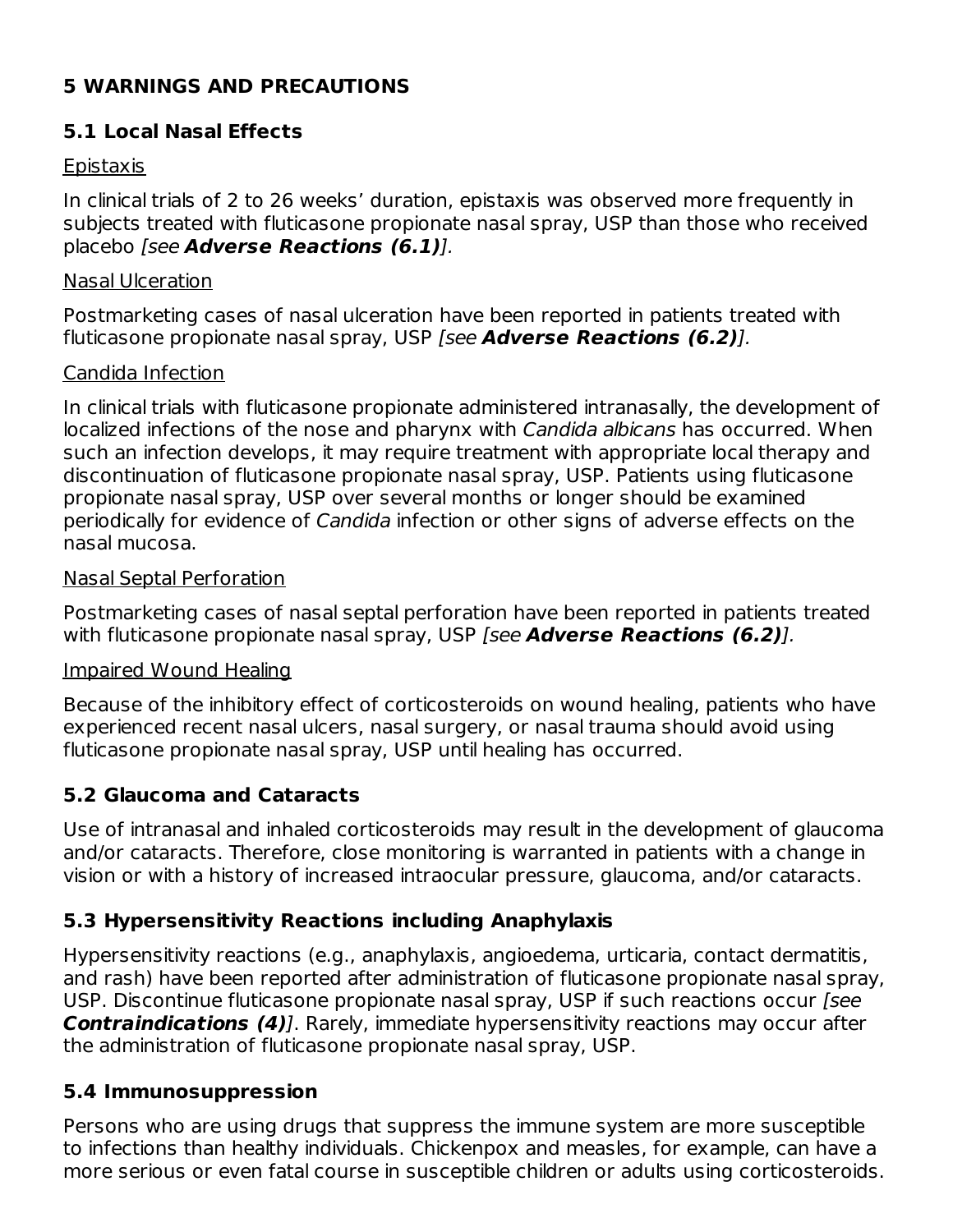In such children or adults who have not had these diseases or been properly immunized, particular care should be taken to avoid exposure. How the dose, route, and duration of corticosteroid administration affect the risk of developing a disseminated infection is not known. The contribution of the underlying disease and/or prior corticosteroid treatment to the risk is also not known. If a patient is exposed to chickenpox, prophylaxis with varicella zoster immune globulin (VZIG) may be indicated. If a patient is exposed to measles, prophylaxis with pooled intramuscular immunoglobulin (IG) may be indicated. (See the complete prescribing information for VZIG and IG.) If chickenpox develops, treatment with antiviral agents may be considered.

Intranasal corticosteroids should be used with caution, if at all, in patients with active or quiescent tuberculous infections of the respiratory tract; systemic fungal, bacterial, viral, or parasitic infections; or ocular herpes simple**x**.

# **5.5 Hypercorticism and Adrenal Suppression**

When intranasal corticosteroids are used at higher than recommended dosages or in susceptible individuals at recommended dosages, systemic corticosteroid effects such as hypercorticism and adrenal suppression may appear. If such changes occur, the dosage of fluticasone propionate nasal spray, USP should be discontinued slowly consistent with accepted procedures for discontinuing oral corticosteroid therapy.

The replacement of a systemic corticosteroid with a topical corticosteroid can be accompanied by signs of adrenal insufficiency. In addition, some patients may experience symptoms of corticosteroid withdrawal (e.g., joint and/or muscular pain, lassitude, depression). Patients previously treated for prolonged periods with systemic corticosteroids and transferred to topical corticosteroids should be carefully monitored for acute adrenal insufficiency in response to stress. In patients who have asthma or other clinical conditions requiring long-term systemic corticosteroid treatment, rapid decreases in systemic corticosteroid dosages may cause a severe exacerbation of their symptoms.

# **5.6 Drug Interactions with Strong Cytochrome P450 3A4 Inhibitors**

The use of strong cytochrome P450 3A4 (CYP3A4) inhibitors (e.g., ritonavir, atazanavir, clarithromycin, indinavir, itraconazole, nefazodone, nelfinavir, saquinavir, ketoconazole, telithromycin, conivaptan, lopinavir, nefazodone, voriconazole) with fluticasone propionate nasal spray, USP is not recommended because increased systemic corticosteroid adverse effects may occur [see **Drug Interactions (7.1)**, **Clinical Pharmacology (12.3)**].

# **5.7 Effect on Growth**

Intranasal corticosteroids may cause a reduction in growth velocity when administered to pediatric patients [see **Use in Specific Populations (8.4)**]. Monitor the growth routinely of pediatric patients receiving fluticasone propionate nasal spray, USP. To minimize the systemic effects of intranasal corticosteroids, including fluticasone propionate nasal spray, USP, titrate each patient's dose to the lowest dosage that effectively controls his/her symptoms [see **Dosage and Administration (2)**, **Use in Specific Populations (8.4)**].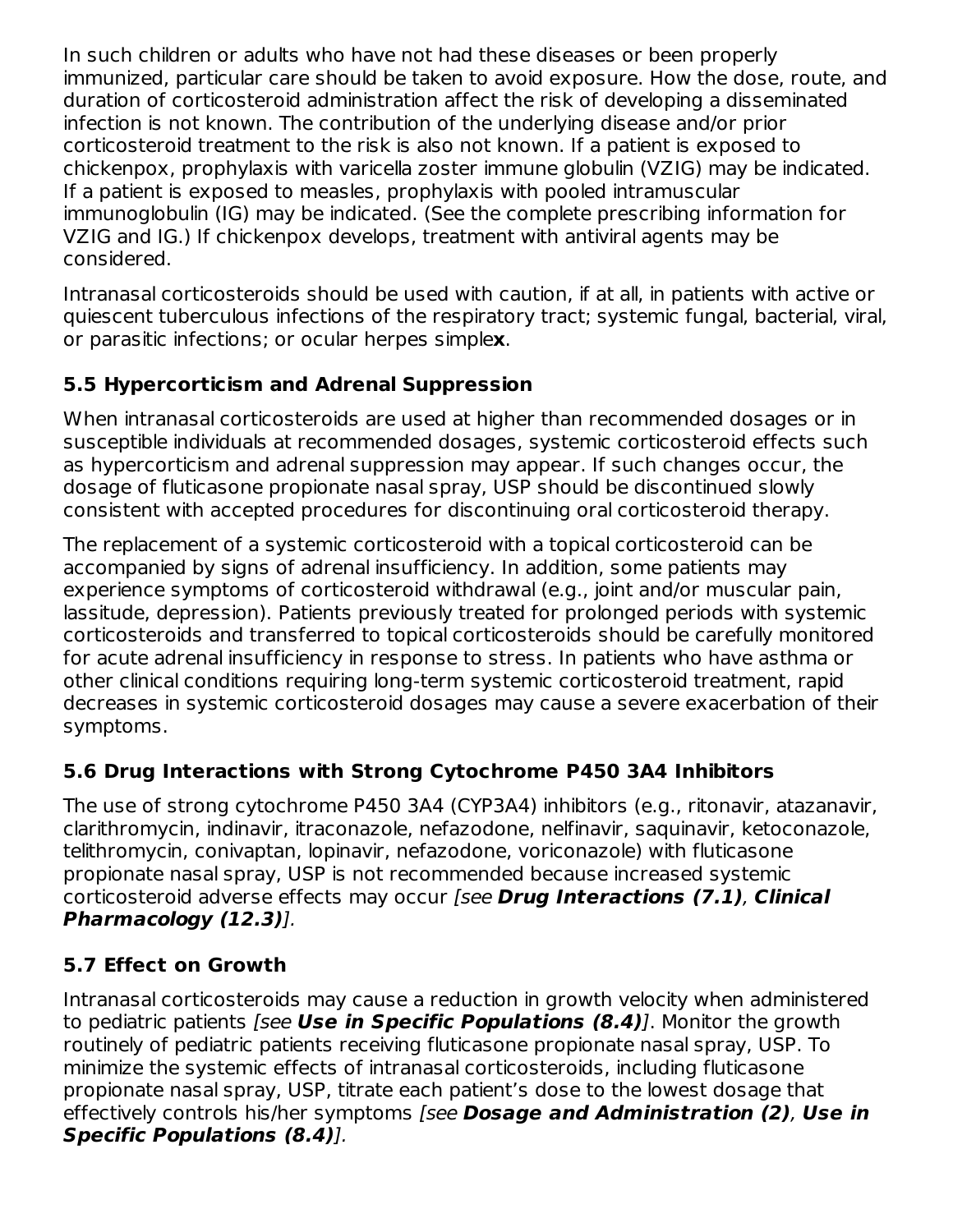# **6 ADVERSE REACTIONS**

Systemic and local corticosteroid use may result in the following:

- Epistaxis, nasal ulceration, Candida albicans infection, nasal septal perforation, and impaired wound healing [see **Warnings and Precautions (5.1)**]
- Cataracts and glaucoma [see **Warnings and Precautions (5.2)**]
- Immunosuppression [see **Warnings and Precautions (5.4)**]
- $\bullet$ Hypercorticism and adrenal suppression [see **Warnings and Precautions (5.5)**]
- Effect on growth [see **Warnings and Precautions (5.7)**]

## **6.1 Clinical Trials Experience**

Because clinical trials are conducted under widely varying conditions, adverse reaction rates observed in the clinical trials of a drug cannot be directly compared with rates in the clinical trials of another drug and may not reflect the rates observed in practice.

In controlled U.S. clinical trials, more than 3,300 subjects with allergic and nonallergic rhinitis received treatment with intranasal fluticasone propionate. In general, adverse reactions in clinical trials have been primarily associated with irritation of the nasal mucous membranes, and the adverse reactions were reported with approximately the same frequency by subjects treated with placebo. Less than 2% of subjects in clinical trials discontinued because of adverse reactions; this rate was similar for vehicle placebo and active comparators.

The safety data described below are based on 7 placebo-controlled clinical trials in subjects with allergic rhinitis. The 7 trials included 536 subjects (57 girls and 108 boys aged 4 to 11 years, 137 female and 234 male adolescents and adults) treated with fluticasone propionate 200 mcg once daily over 2 to 4 weeks and 2 placebo-controlled clinical trials which included 246 subjects (119 female and 127 male adolescents and adults) treated with fluticasone propionate 200 mcg once daily over 6 months (Table 1). Also included in Table 1 are adverse reactions from 2 trials in which 167 children (45 girls and 122 boys aged 4 to 11 years) were treated with fluticasone propionate 100 mcg once daily for 2 to 4 weeks.

#### **Table 1. Adverse Reactions with Fluticasone Propionate Nasal Spray, USP with >3% Incidence and More Common than Placebo in Subjects ≥4 Years with Allergic Rhinitis**

| <b>Adverse Reaction</b>         | <b>Fluticasone</b><br>Propionate 100 Propionate 200<br>mcg<br><b>Once Daily</b><br>$(n = 167)$<br>% | <b>Fluticasone</b><br>mcg<br><b>Once Daily</b><br>$(n = 782)$<br>% | <b>Placebo</b><br>$(n = 758)$<br>% |
|---------------------------------|-----------------------------------------------------------------------------------------------------|--------------------------------------------------------------------|------------------------------------|
| Headache                        | 6.6                                                                                                 | 16.1                                                               | 14.6                               |
| Pharyngitis                     | 6.0                                                                                                 | 7.8                                                                | 7.2                                |
| Epistaxis                       | 6.0                                                                                                 | 6.9                                                                | 5.4                                |
| Nasal burning/nasal             | 2.4                                                                                                 | 3.2                                                                | 2.6                                |
| <i><u><b>Irritation</b></u></i> | 4.8                                                                                                 | 2.6                                                                | 2.0                                |
| Nausea/vomiting                 | 7.2                                                                                                 | 3.3                                                                | 2.9                                |
| Asthma symptoms                 | 3.6                                                                                                 | 3.8                                                                | 2.8                                |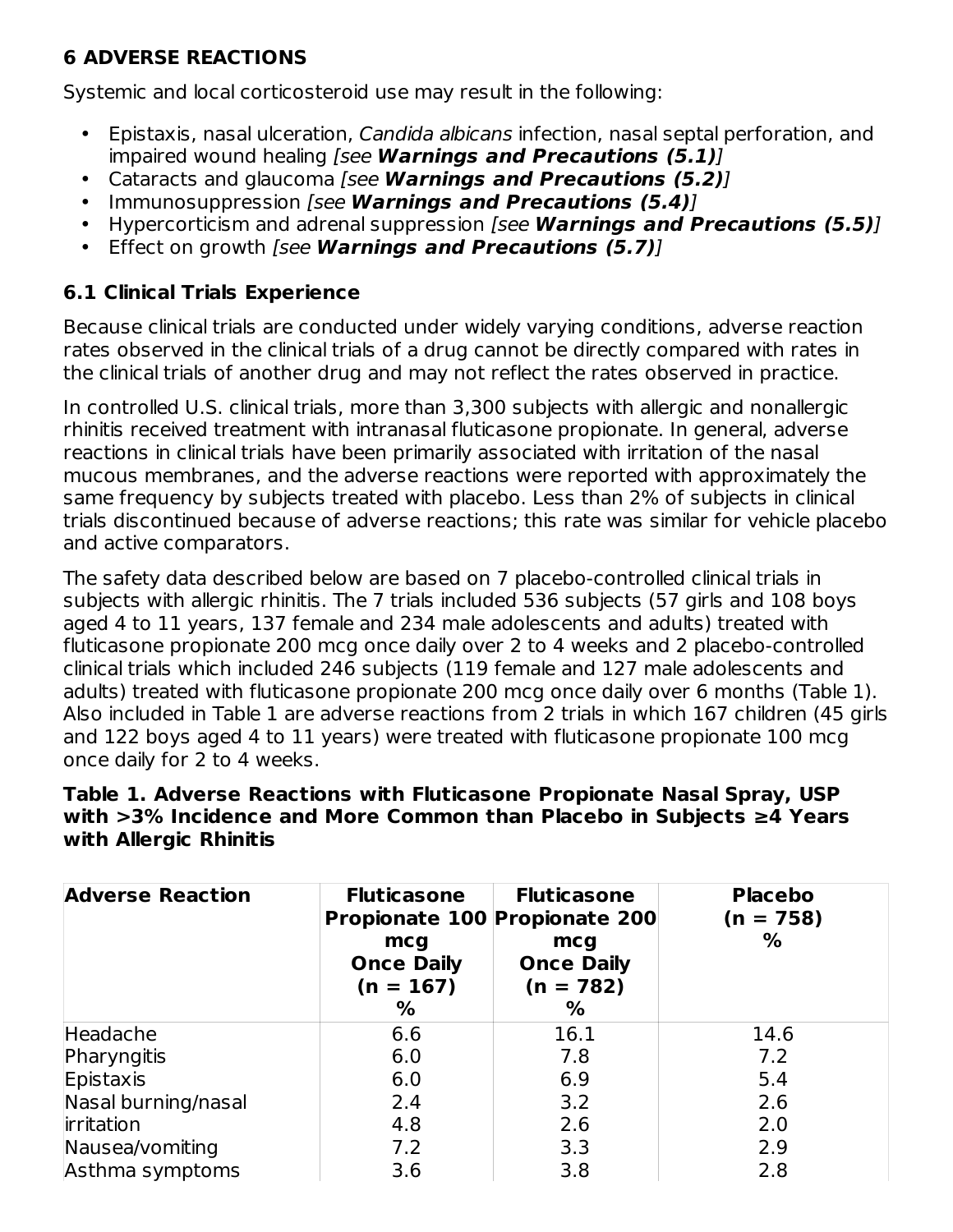| $\overline{\phantom{m}}$<br>`ouah<br>cought. |  |  |
|----------------------------------------------|--|--|
|                                              |  |  |

Other adverse reactions with fluticasone propionate nasal spray, USP observed with an incidence less than or equal to 3% but greater than or equal to 1% and more common than with placebo included: blood in nasal mucus, runny nose, abdominal pain, diarrhea, fever, flu-like symptoms, aches and pains, dizziness, and bronchitis.

# **6.2 Postmarketing Experience**

In addition to adverse events reported from clinical trials, the following adverse events have been identified during postapproval use of intranasal fluticasone propionate. Because these reactions are reported voluntarily from a population of uncertain size, it is not always possible to reliably estimate their frequency or establish a causal relationship to drug exposure. These events have been chosen for inclusion due to either their seriousness, frequency of reporting, or causal connection to fluticasone propionate or a combination of these factors.

### General Disorders and Administration Site Conditions

Hypersensitivity reactions, including angioedema, skin rash, edema of the face and tongue, pruritus, urticaria, bronchospasm, wheezing, dyspnea, and anaphylaxis/anaphylactoid reactions, which in rare instances were severe.

### Ear and Labyrinth Disorders

Alteration or loss of sense of taste and/or smell and, rarely, nasal septal perforation, nasal ulcer, sore throat, throat irritation and dryness, cough, hoarseness, and voice changes.

### Eye Disorders

Dryness and irritation, conjunctivitis, blurred vision, glaucoma, increased intraocular pressure, and cataracts.

Cases of growth suppression have been reported for intranasal corticosteroids, including fluticasone propionate [see **Warnings and Precautions (5.7)**].

# **7 DRUG INTERACTIONS**

# **7.1 Inhibitors of Cytochrome P450 3A4**

Fluticasone propionate is a substrate of CYP3A4. The use of strong CYP3A4 inhibitors (e.g., ritonavir, atazanavir, clarithromycin, indinavir, itraconazole, nefazodone, nelfinavir, saquinavir, ketoconazole, telithromycin, conivaptan, lopinavir, nefazodone, voriconazole) with fluticasone propionate nasal spray, USP is not recommended because increased systemic corticosteroid adverse effects may occur.

### Ritonavir

A drug interaction trial with fluticasone propionate aqueous nasal spray in healthy subjects has shown that ritonavir (a strong CYP3A4 inhibitor) can significantly increase plasma fluticasone propionate exposure, resulting in significantly reduced serum cortisol concentrations [see **Clinical Pharmacology (12.3)**]. During postmarketing use, there have been reports of clinically significant drug interactions in patients receiving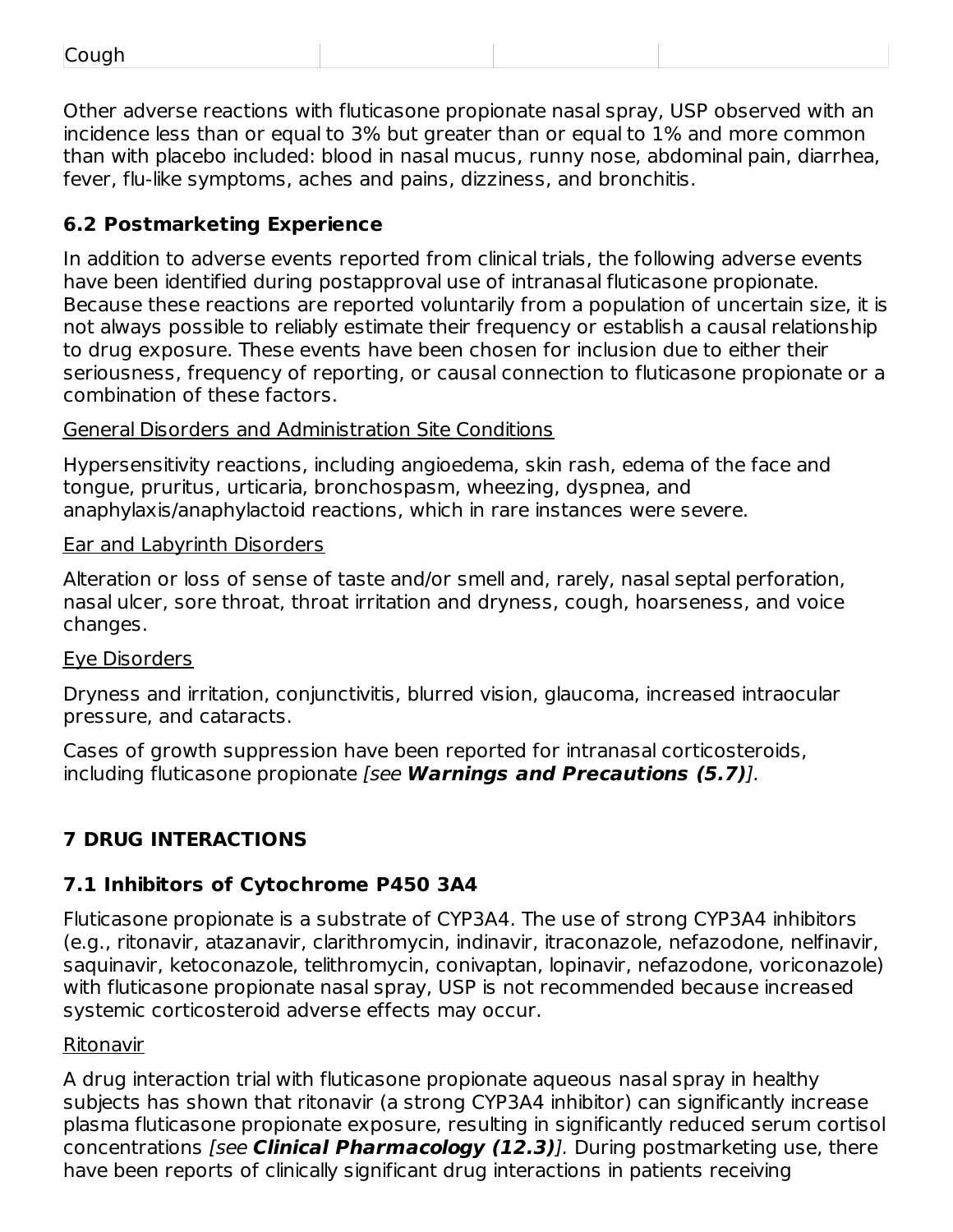fluticasone propionate products, including fluticasone propionate nasal spray, USP, with ritonavir, resulting in systemic corticosteroid effects including Cushing's syndrome and adrenal suppression.

#### **Ketoconazole**

Coadministration of orally inhaled fluticasone propionate (1,000 mcg) and ketoconazole (200 mg once daily) resulted in a 1.9-fold increase in plasma fluticasone propionate exposure and a 45% decrease in plasma cortisol area under the curve (AUC), but had no effect on urinary excretion of cortisol.

## **8 USE IN SPECIFIC POPULATIONS**

## **8.1 Pregnancy**

### Teratogenic Effects

Pregnancy Category C. There are no adequate and well-controlled trials with fluticasone propionate nasal spray, USP in pregnant women. Corticosteroids have been shown to be teratogenic in laboratory animals when administered systemically at relatively low dosage levels. Because animal reproduction studies are not always predictive of human response, fluticasone propionate nasal spray, USP should be used during pregnancy only if the potential benefit justifies the potential risk to the fetus. Women should be advised to contact their physicians if they become pregnant while taking fluticasone propionate nasal spray, USP.

Mice and rats at fluticasone propionate doses approximately 1 and 4 times, respectively, the maximum recommended human daily intranasal dose (MRHDID) for adults (on a mg/m<sup>2</sup> basis at maternal subcutaneous doses of 45 and 100 mcg/kg/day, respectively) showed fetal toxicity characteristic of potent corticosteroid compounds, including embryonic growth retardation, omphalocele, cleft palate, and retarded cranial ossification. No teratogenicity was seen in rats at doses up to 3 times the MRHDID (on a mg/m<sup>2</sup> basis at maternal inhalation doses up to 68.7 mcg/kg/day).

In rabbits, fetal weight reduction and cleft palate were observed at a fluticasone propionate dose approximately 0.3 times the MRHDID for adults (on a mg/m<sup>2</sup> basis at a maternal subcutaneous dose of 4 mcg/kg/day). However, no teratogenic effects were reported at fluticasone propionate doses up to approximately 20 times the MRHDID for adults (on a mg/m<sup>2</sup> basis at a maternal oral dose up to 300 mcg/kg/day). No fluticasone propionate was detected in the plasma in this study, consistent with the established low bioavailability following oral administration [see **Clinical Pharmacology (12.3)**].

Fluticasone propionate crossed the placenta following subcutaneous administration to mice and rats and oral administration to rabbits.

Experience with oral corticosteroids since their introduction in pharmacologic, as opposed to physiologic, doses suggests that rodents are more prone to teratogenic effects from corticosteroids than humans. In addition, because there is a natural increase in corticosteroid production during pregnancy, most women will require a lower exogenous corticosteroid dose and many will not need corticosteroid treatment during pregnancy.

Nonteratogenic Effects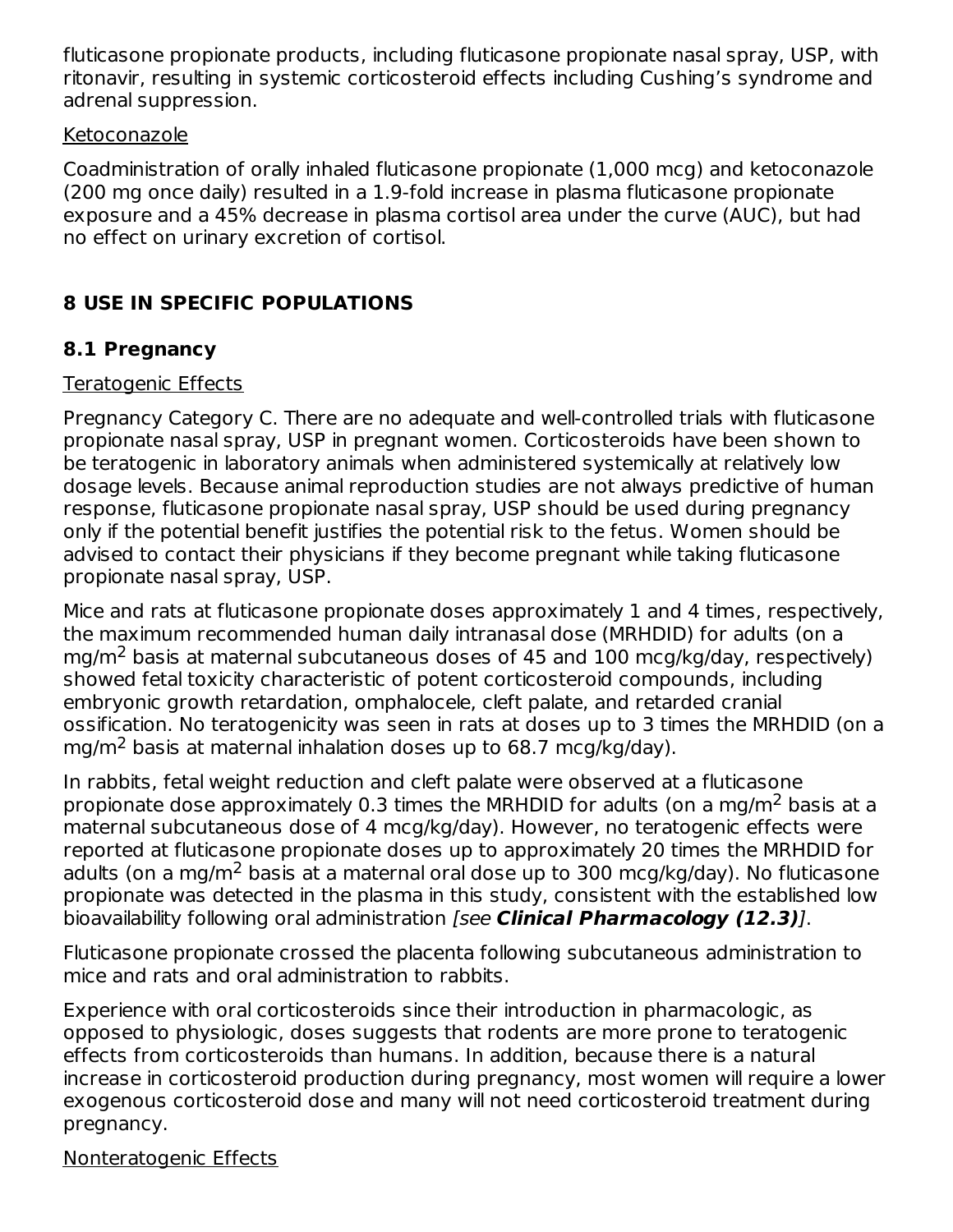Hypoadrenalism may occur in infants born of mothers receiving corticosteroids during pregnancy. Such infants should be carefully monitored.

## **8.3 Nursing Mothers**

It is not known whether fluticasone propionate is excreted in human breast milk. However, other corticosteroids have been detected in human milk. Subcutaneous administration to lactating rats of tritiated fluticasone propionate at a dose approximately 0.4 times the MRHDID for adults on a mg/m2 basis resulted in measurable radioactivity in milk.

Since there are no data from controlled trials on the use of intranasal fluticasone propionate nasal spray, USP by nursing mothers, caution should be exercised when fluticasone propionate nasal spray, USP is administered to a nursing woman.

## **8.4 Pediatric Use**

The safety and effectiveness of fluticasone propionate nasal spray, USP in children aged 4 years and older have been established [see **Adverse Reactions (6.1)**, **Clinical Pharmacology (12.3)**]. Six hundred fifty (650) subjects aged 4 to 11 years and 440 subjects aged 12 to 17 years were studied in US clinical trials with fluticasone propionate nasal spray. The safety and effectiveness of fluticasone propionate nasal spray, USP in children younger than 4 years have not been established.

### Effects on Growth

Controlled clinical trials have shown that intranasal corticosteroids may cause a reduction in growth velocity when administered to pediatric patients. This effect was observed in the absence of laboratory evidence of hypothalamic-pituitary-adrenal (HPA) axis suppression, suggesting that growth velocity is a more sensitive indicator of systemic corticosteroid exposure in pediatric patients than some commonly used tests of HPA axis function. The long-term effects of this reduction in growth velocity associated with intranasal corticosteroids, including the impact on final adult height, are unknown. The potential for "catch-up" growth following discontinuation of treatment with intranasal corticosteroids has not been adequately studied. The growth of pediatric patients receiving intranasal corticosteroids, including fluticasone propionate nasal spray, USP, should be monitored routinely (e.g., via stadiometry). The potential growth effects of prolonged treatment should be weighed against the clinical benefits obtained and the risks associated with alternative therapies. To minimize the systemic effects of intranasal corticosteroids, including fluticasone propionate nasal spray, USP, each patient's dosage should be titrated to the lowest dosage that effectively controls his/her symptoms.

A 1-year placebo-controlled trial was conducted in 150 pediatric subjects (aged 3 to 9 years) to assess the effect of fluticasone propionate nasal spray, USP (single daily dose of 200 mcg) on growth velocity. From the primary population receiving fluticasone propionate nasal spray, USP ( $n = 56$ ) and placebo ( $n = 52$ ), the point estimate for growth velocity with fluticasone propionate nasal spray, USP was 0.14 cm/year lower than placebo (95% CI: -0.54, 0.27 cm/year). Thus, no statistically significant effect on growth was noted compared with placebo. No evidence of clinically relevant changes in HPA axis function or bone mineral density was observed as assessed by 12-hour urinary cortisol excretion and dual-energy x-ray absorptiometry, respectively.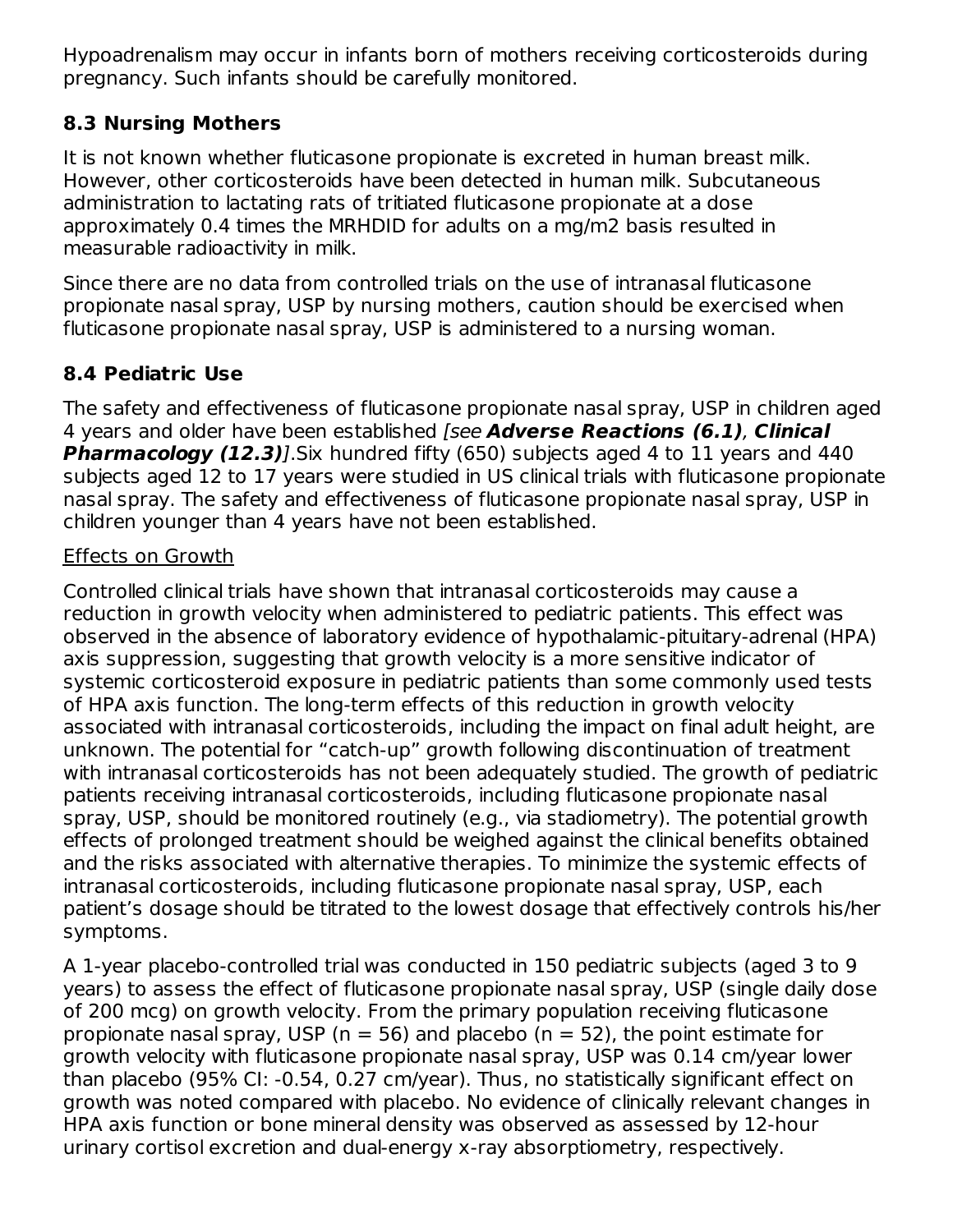The potential for fluticasone propionate nasal spray, USP to cause growth suppression in susceptible patients or when given at higher than recommended dosages cannot be ruled out.

# **8.5 Geriatric Use**

A limited number of subjects aged 65 years and older ( $n = 129$ ) or 75 years and older (n  $= 11$ ) have been treated with fluticasone propionate nasal spray, USP in clinical trials. While the number of subjects is too small to permit separate analysis of efficacy and safety, the adverse reactions reported in this population were similar to those reported by younger patients. In general, dose selection for an elderly patient should be cautious, usually starting at the low end of the dosing range, reflecting the greater frequency of decreased hepatic, renal, or cardiac function, and of concomitant disease or other drug therapy.

# **8.6 Hepatic Impairment**

A limited number of subjects aged 65 years and older ( $n = 129$ ) or 75 years and older (n  $= 11$ ) have been treated with fluticasone propionate nasal spray, USP in clinical trials. While the number of subjects is too small to permit separate analysis of efficacy and safety, the adverse reactions reported in this population were similar to those reported by younger patients. In general, dose selection for an elderly patient should be cautious, usually starting at the low end of the dosing range, reflecting the greater frequency of decreased hepatic, renal, or cardiac function, and of concomitant disease or other drug therapy.

# **8.7 Renal Impairment**

Formal pharmacokinetic trials using fluticasone propionate nasal spray, USP have not been conducted in subjects with renal impairment.

# **10 OVERDOSAGE**

Chronic overdosage may result in signs/symptoms of hypercorticism [see **Warnings and Precautions (5.5)**]. Intranasal administration of 2 mg (10 times the recommended dose) of fluticasone propionate twice daily for 7 days was administered to healthy human volunteers. Adverse events reported with fluticasone propionate were similar to placebo, and no clinically significant abnormalities in laboratory safety tests were observed. Single oral doses up to 16 mg have been studied in human volunteers with no acute toxic effects reported. Repeat oral doses up to 80 mg daily for 10 days in volunteers and repeat oral doses up to 10 mg daily for 14 days in patients were well tolerated. Adverse reactions were of mild or moderate severity, and incidences were similar in active and placebo treatment groups. Acute overdosage with this dosage form is unlikely since 1 bottle of fluticasone propionate nasal spray, USP contains approximately 8 mg of fluticasone propionate.

# **11 DESCRIPTION**

The active component of Fluticasone Propionate Nasal Spray, USP is fluticasone propionate, a corticosteroid having the chemical name S- (fluoromethyl) 6α,9-difluoro-11β,17-dihydroxy-16α-methyl-3-oxoandrosta-1,4-diene-17β-carbothioate, 17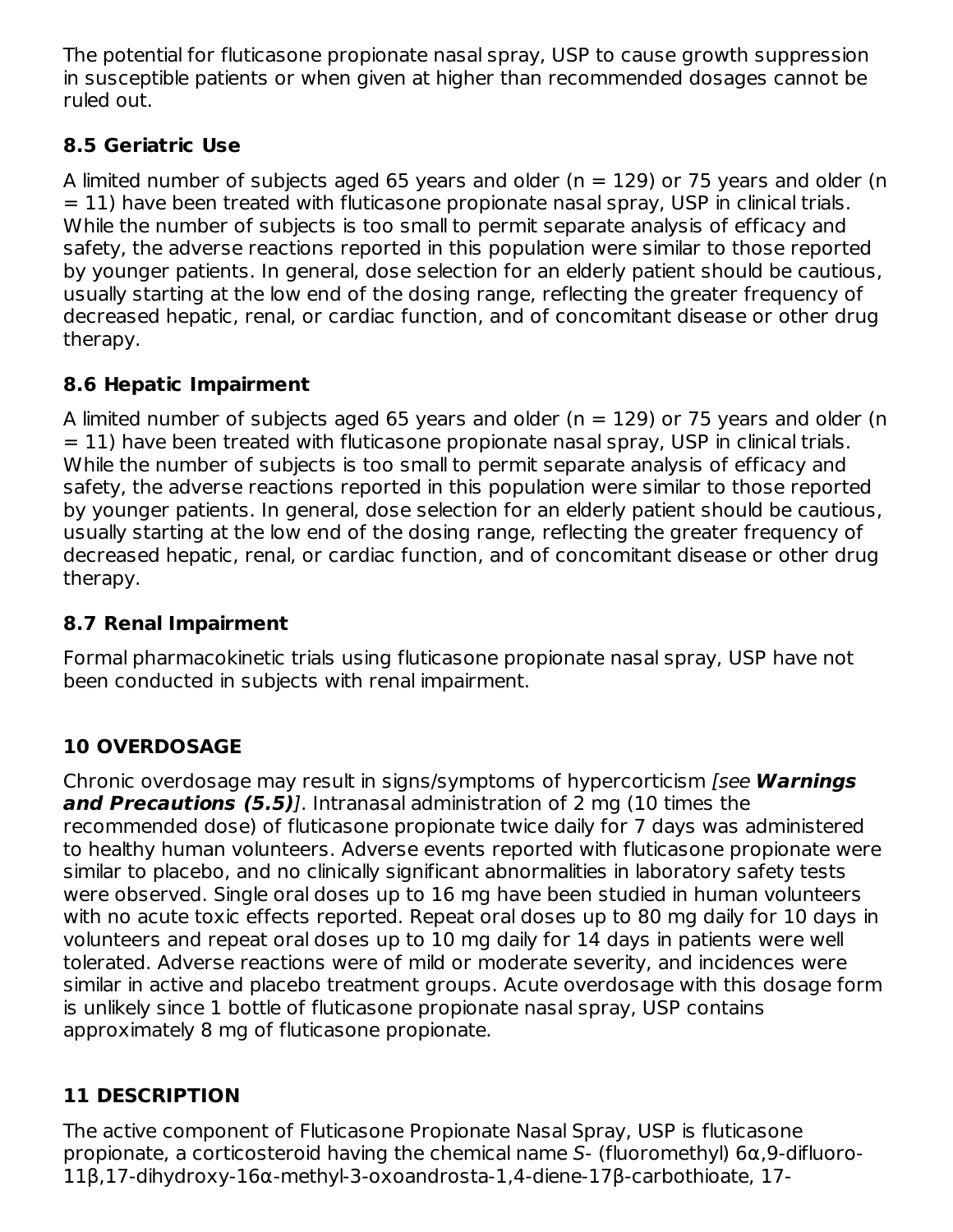propionate and the following chemical structure:



Fluticasone propionate is a white powder with a molecular weight of 500.6, and the empirical formula is  $\mathsf{C}_2$ 5H31F3O5S. It is practically insoluble in water, freely soluble in dimethyl sulfoxide and dimethylformamide, and slightly soluble in methanol and 95% ethanol.

Fluticasone Propionate Nasal Spray, USP, 50 mcg is an aqueous suspension of microfine fluticasone propionate for topical administration to the nasal mucosa by means of a metering, atomizing spray pump. Fluticasone Propionate Nasal Spray, USP also contains benzalkonium

chloride (0.02% w/w), carboxymethylcellulose sodium, dextrose, microcrystalline cellulose, phenylethyl alcohol (0.25% w/w), polysorbate 80, and purified water and has a pH between 5.8 and 6.8.

After initial priming, each actuation delivers 50 mcg of fluticasone propionate in 100 mg of formulation through the nasal adapter.

# **12 CLINICAL PHARMACOLOGY**

# **12.1 Mechanism of Action**

Fluticasone propionate is a synthetic trifluorinated corticosteroid with anti-inflammatory activity. Fluticasone propionate has been shown in vitro to exhibit a binding affinity for the human glucocorticoid receptor that is 18 times that of dexamethasone, almost twice that of beclomethasone-17-monopropionate (BMP), the active metabolite of beclomethasone dipropionate, and over 3 times that of budesonide. Data from the McKenzie vasoconstrictor assay in man are consistent with these results. The clinical significance of these findings is unknown.

The precise mechanism through which fluticasone propionate affects rhinitis symptoms is not known. Corticosteroids have been shown to have a wide range of effects on multiple cell types (e.g., mast cells, eosinophils, neutrophils, macrophages, lymphocytes) and mediators (e.g., histamine, eicosanoids, leukotrienes, cytokines) involved in inflammation. In 7 trials in adults, fluticasone propionate nasal spray, USP has decreased nasal mucosal eosinophils in 66% of patients (35% for placebo) and basophils in 39% of patients (28% for placebo). The direct relationship of these findings to long-term symptom relief is not known.

# **12.2 Pharmacodynamics**

HPA Axis Effect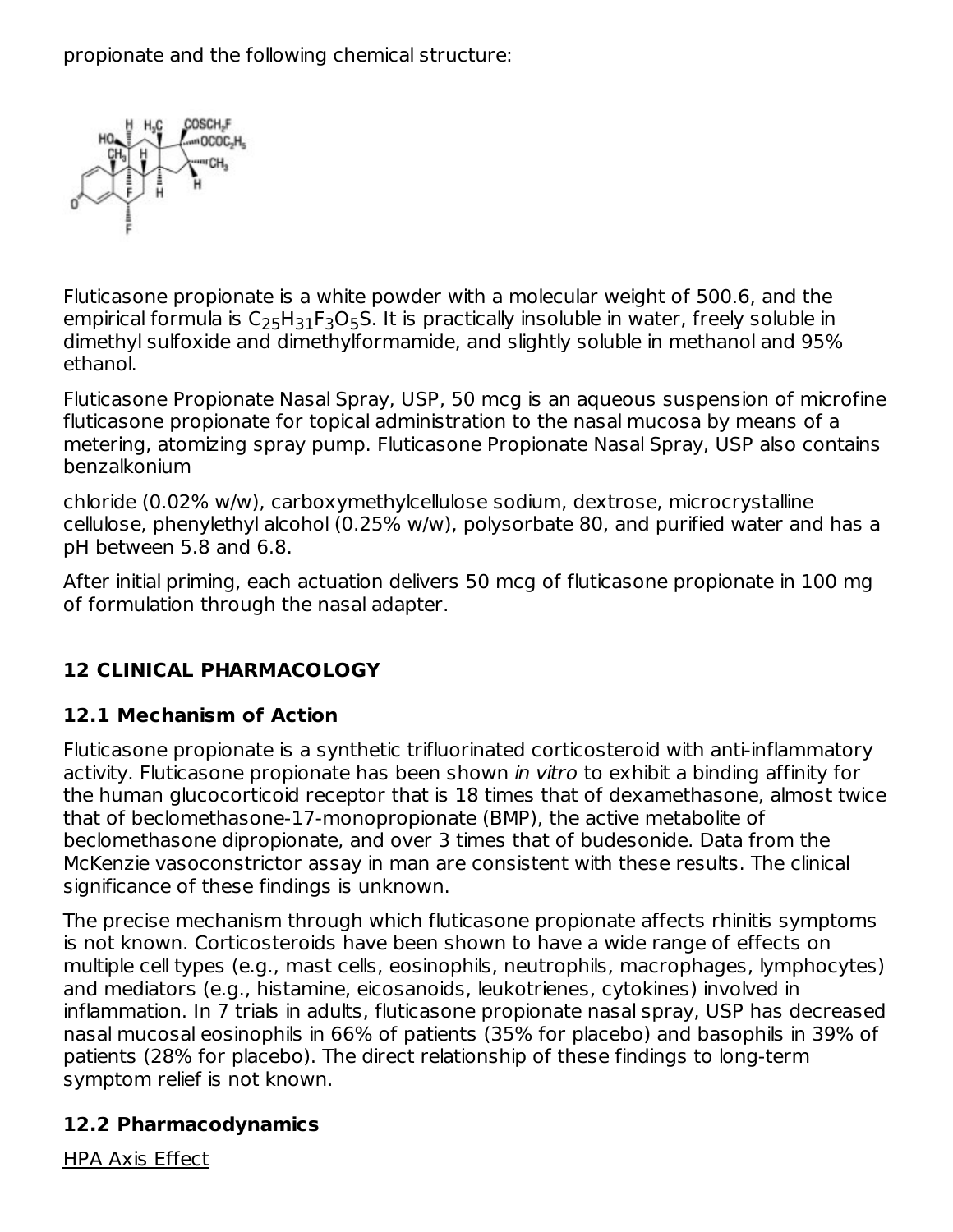The potential systemic effects of fluticasone propionate nasal spray, USP on the HPA axis were evaluated. fluticasone propionate nasal spray, USP given as 200 mcg once daily or 400 mcg twice daily was compared with placebo or oral prednisone 7.5 or 15 mg given in the morning. Fluticasone propionate nasal spray, USP at either dosage for 4 weeks did not affect the adrenal response to 6-hour cosyntropin stimulation, while both dosages of oral prednisone significantly reduced the response to cosyntropin.

### Cardiac Electrophysiology

A study specifically designed to evaluate the effect of fluticasone propionate on the QT interval has not been conducted.

# **12.3 Pharmacokinetics**

The activity of fluticasone propionate nasal spray, USP is due to the parent drug, fluticasone propionate. Due to the low bioavailability by the intranasal route, the majority of the pharmacokinetic data was obtained via other routes of administration.

# Absorption

Indirect calculations indicate that fluticasone propionate delivered by the intranasal route has an absolute bioavailability averaging less than 2%. Trials using oral dosing of labeled and unlabeled drug have demonstrated that the oral systemic bioavailability of fluticasone propionate is negligible (<1%), primarily due to incomplete absorption and presystemic metabolism in the gut and liver. After intranasal treatment of patients with rhinitis for 3 weeks, fluticasone propionate plasma concentrations were above the level of detection (50 pg/mL) only when recommended doses were exceeded and then only in occasional samples at low plasma levels.

## **Distribution**

Following intravenous administration, the initial disposition phase for fluticasone propionate was rapid and consistent with its high lipid solubility and tissue binding. The volume of distribution averaged 4.2 L/kg.

The percentage of fluticasone propionate bound to human plasma proteins averaged 99%. Fluticasone propionate is weakly and reversibly bound to erythrocytes and is not significantly bound to human transcortin.

# **Elimination**

Following intravenous dosing, fluticasone propionate showed polyexponential kinetics and had a terminal elimination half-life of approximately 7.8 hours. The total blood clearance of fluticasone propionate is high (average: 1,093 mL/min), with renal clearance accounting for less than 0.02% of the total.

Metabolism: The only circulating metabolite detected in man is the 17β-carboxylic acid derivative of fluticasone propionate, which is formed through the CYP3A4 pathway. This metabolite had less affinity (approximately 1/2,000) than the parent drug for the glucocorticoid receptor of human lung cytosol in vitro and negligible pharmacological activity in animal studies. Other metabolites detected in vitro using cultured human hepatoma cells have not been detected in man.

Excretion: Less than 5% of a radiolabeled oral dose was excreted in the urine as metabolites, with the remainder excreted in the feces as parent drug and metabolites.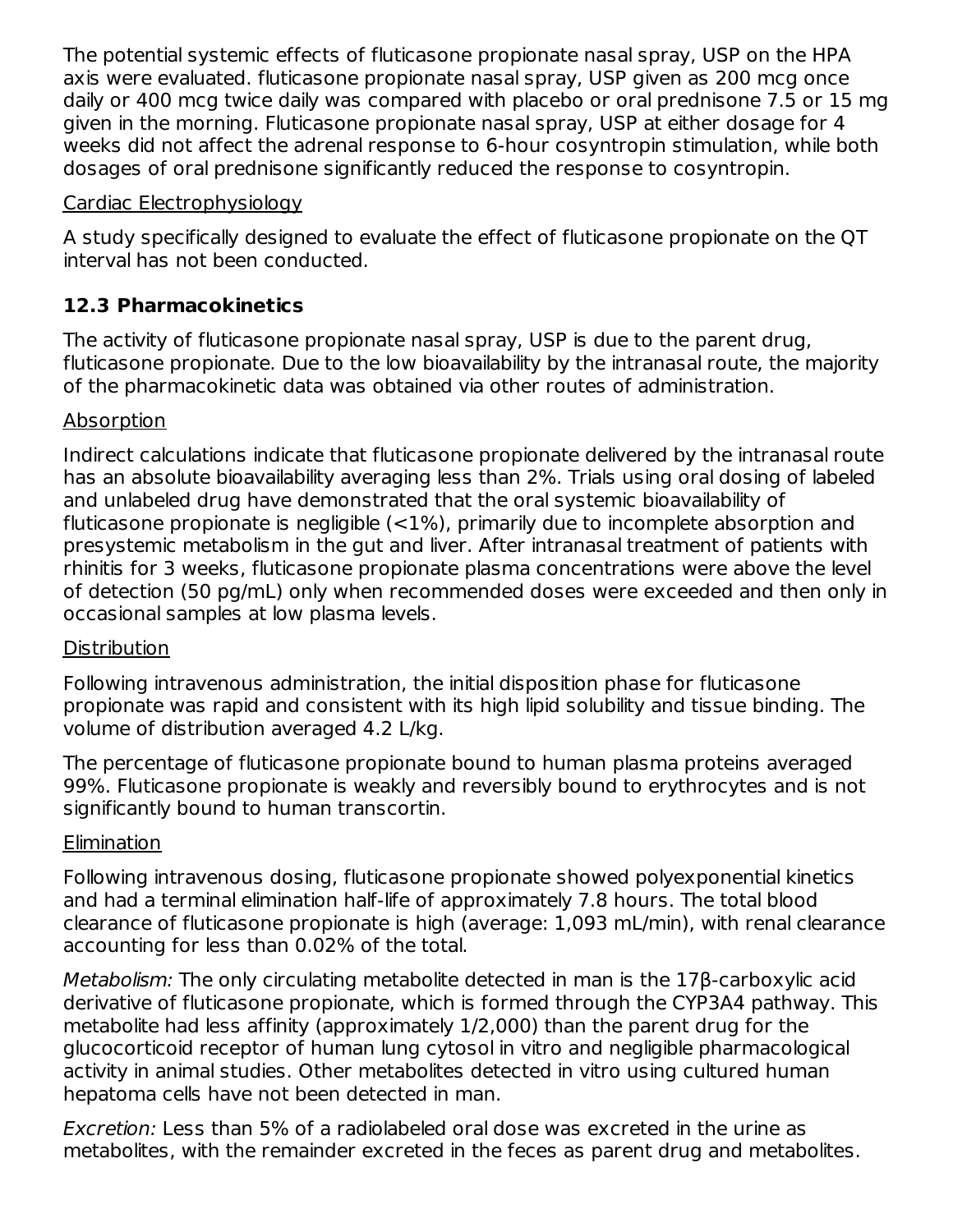### Special Populations

Fluticasone propionate nasal spray was not studied in any special populations, and no gender-specific pharmacokinetic data have been obtained.

## Drug Interactions

Inhibitors of Cytochrome P450 3A4: Ritonavir: Fluticasone propionate is a substrate of CYP3A4. Coadministration of fluticasone propionate and the strong CYP3A4 inhibitor, ritonavir, is not recommended based upon a multiple-dose, crossover drug interaction trial in 18 healthy subjects. Fluticasone propionate aqueous nasal spray (200 mcg once daily) was coadministered for 7 days with ritonavir (100 mg twice daily). Plasma fluticasone propionate concentrations following fluticasone propionate aqueous nasal spray alone were undetectable (<10 pg/mL) in most subjects, and when concentrations were detectable, peak levels (C $_{\sf max}$ ) averaged 11.9 pg/mL (range: 10.8 to 14.1 pg/mL) and AUC<sub>(0-τ)</sub> averaged 8.43 pg•h/mL (range: 4.2 to 18.8 pg•h/mL). Fluticasone propionate C<sub>max</sub> and AUC<sub>(0-τ)</sub> increased to 318 pg/mL (range: 110 to 648 pg/mL) and 3,102.6 pg•h/mL (range: 1,207.1 to 5,662.0 pg•h/mL), respectively, after coadministration of ritonavir with fluticasone propionate aqueous nasal spray. This significant increase in plasma fluticasone propionate exposure resulted in a significant decrease (86%) in serum cortisol AUC.

Ketoconazole: Coadministration of orally inhaled fluticasone propionate (1,000 mcg) and ketoconazole (200 mg once daily) resulted in a 1.9-fold increase in plasma fluticasone propionate exposure and a 45% decrease in plasma cortisol AUC, but had no effect on urinary excretion of cortisol.

Erythromycin: In a multiple-dose drug interaction study, coadministration of orally inhaled fluticasone propionate (500 mcg twice daily) and erythromycin (333 mg 3 times daily) did not affect fluticasone propionate pharmacokinetics.

# **13 NONCLINICAL TOXICOLOGY**

# **13.1 Carcinogenesis, Mutagenesis, Impairment of Fertility**

Fluticasone propionate demonstrated no tumorigenic potential in mice at oral doses up to 1,000 mcg/kg (approximately 20 times the MRHDID in adults and approximately 10 times the MRHDID in children on a mcg/m<sup>2</sup> basis) for 78 weeks or in rats at inhalation doses up to 57 mcg/kg (approximately 2 times the MRHDID in adults and approximately equivalent to the MRHDID in children on a mcg/m<sup>2</sup> basis) for 104 weeks.

Fluticasone propionate did not induce gene mutation in prokaryotic or eukaryotic cells in vitro. No significant clastogenic effect was seen in cultured human peripheral lymphocytes in vitro or in the mouse micronucleus test.

No evidence of impairment of fertility was observed in male and female rats at subcutaneous doses up to 50 mcg/kg (approximately 2 times the MRHDID in adults on a  $\rm{mc}$ g/m<sup>2</sup> basis). Prostate weight was significantly reduced at a subcutaneous dose of 50 mcg/kg.

# **14 CLINICAL STUDIES**

Perennial Nonallergic Rhinitis: Three randomized, double-blind, parallel-group, vehicle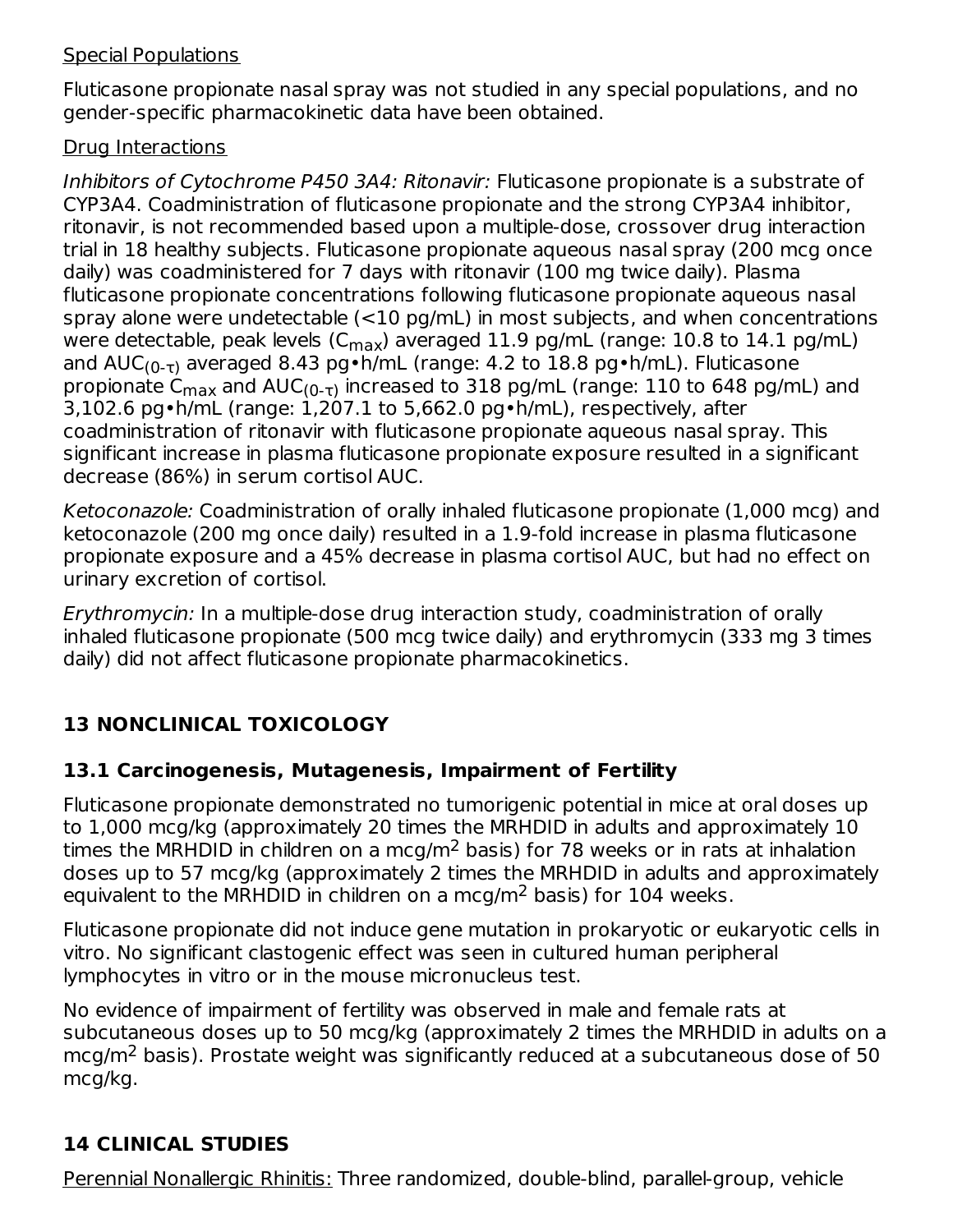Perennial Nonallergic Rhinitis: Three randomized, double-blind, parallel-group, vehicle placebo-controlled trials were conducted in 1,191 subjects to investigate regular use of fluticasone propionate nasal spray, USP in subjects with perennial nonallergic rhinitis. These trials evaluated subject-rated total nasal symptom scores (TNSS) that included nasal obstruction, postnasal drip, rhinorrhea in subjects treated for 28 days of doubleblind therapy and in 1 of the 3 trials for 6 months of open-label treatment. Two of these trials demonstrated that subjects treated with fluticasone propionate nasal spray, USP (100 mcg twice daily) exhibited statistically significant decreases in TNSS compared with subjects treated with vehicle.

### **16 HOW SUPPLIED/STORAGE AND HANDLING**

Fluticasone Propionate Nasal Spray, USP 50 mcg is supplied in an amber glass bottle fitted with a white metering atomizing pump, white nasal adapter, in a box of 1 with FDAapproved Patient Labeling (see Patient Instructions for Use for proper actuation of the device). Each bottle contains a net fill weight of 16 g and will provide 120 actuations. Each actuation delivers 50 mcg of fluticasone propionate in 100 mg of formulation through the nasal adapter. The correct amount of medication in each spray cannot be assured after 120 sprays even though the bottle is not completely empty. The bottle should be discarded when the labeled number of actuations has been used.

### **Store between 4° and 30°C (39° and 86°F).**

## **17 PATIENT COUNSELING INFORMATION**

Advise the patient to read the FDA-approved patient labeling (Patient Information and Instructions for Use).

### Local Nasal Effects

Inform patients that treatment with fluticasone propionate nasal spray, USP may lead to adverse reactions, which include epistaxis and nasal ulceration. Candida infection may also occur with treatment with fluticasone propionate nasal spray, USP. In addition, fluticasone propionate nasal spray, USP has been associated with nasal septal perforation and impaired wound healing. Patients who have experienced recent nasal ulcers, nasal surgery, or nasal trauma should not use fluticasone propionate nasal spray, USP until healing has occurred [see **Warnings and Precautions (5.1)**].

#### Glaucoma and Cataracts

Inform patients that glaucoma and cataracts are associated with nasal and inhaled corticosteroid use. Advise patients to notify their healthcare providers if a change in vision is noted while using fluticasone propionate nasal spray, USP [see **Warnings and Precautions (5.2)**].

### Hypersensitivity Reactions, including Anaphylaxis

Inform patients that hypersensitivity reactions, including anaphylaxis, angioedema, urticaria, contact dermatitis, and rash, may occur after administration of fluticasone propionate nasal spray, USP. If such reactions occur, patients should discontinue use of fluticasone propionate nasal spray, USP [see **Warnings and Precautions (5.3)**].

#### Immunosuppression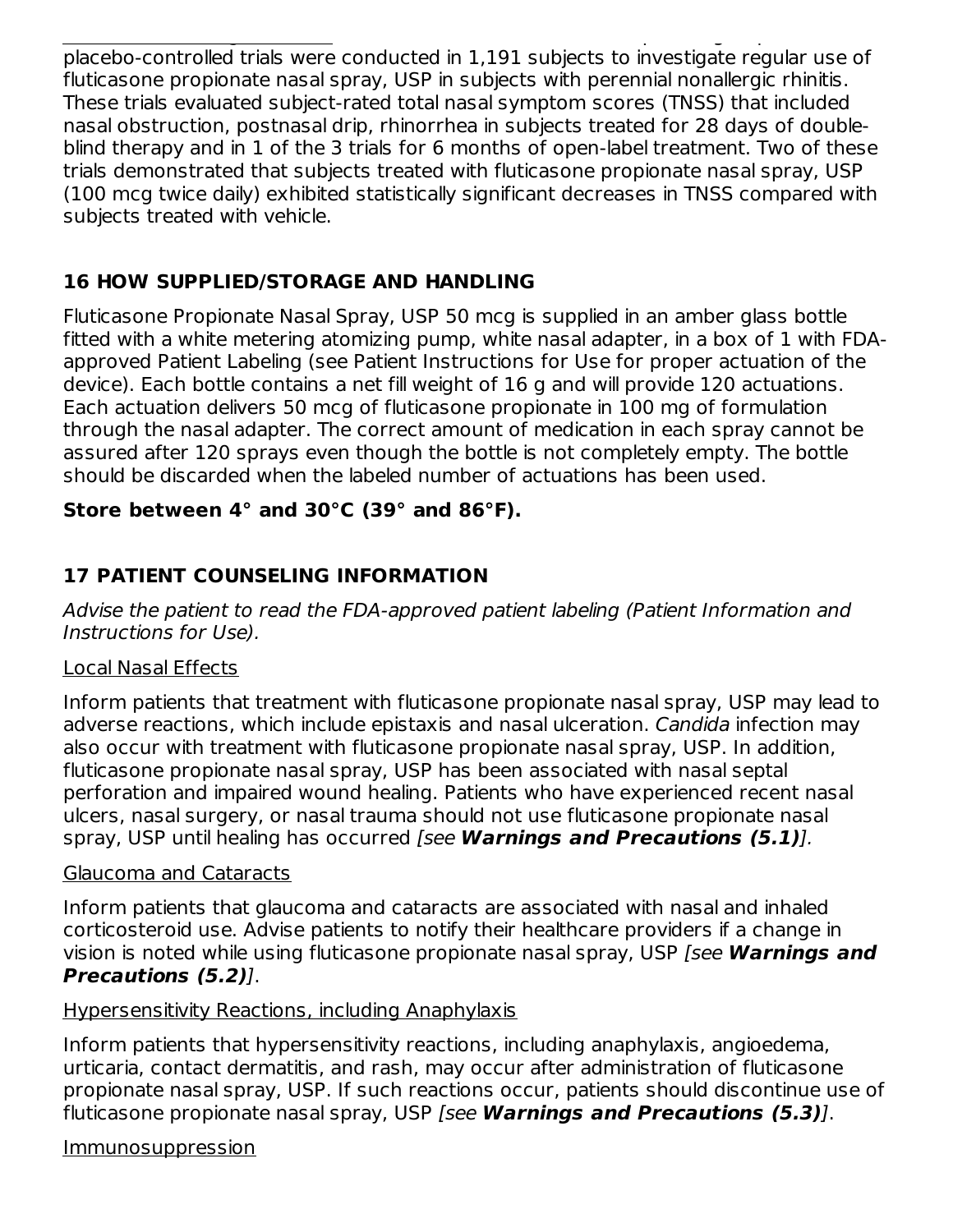Warn patients who are on immunosuppressant doses of corticosteroids to avoid exposure to chickenpox or measles and if they are exposed to consult their healthcare provider without delay. Inform patients of potential worsening of existing tuberculosis; fungal, bacterial, viral, or parasitic infections; or ocular herpes simplex [see **Warnings and Precautions (5.4)**].

### Reduced Growth Velocity

Advise parents that fluticasone propionate nasal spray, USP may cause a reduction in growth velocity when administered to pediatric patients. Physicians should closely follow the growth of children and adolescents taking corticosteroids by any route [see **Warnings and Precautions (5.7)**, **Pediatric Use (8.4)**].

### Use Daily for Best Effect

Inform patients that they should use fluticasone propionate nasal spray, USP on a regular basis. Fluticasone propionate nasal spray, USP, like other corticosteroids, does not have an immediate effect on rhinitis symptoms. Maximum benefit may not be reached for several days. Patients should not increase the prescribed dosage but should contact their healthcare providers if symptoms do not improve or if the condition worsens.

### Keep Spray Out of Eyes and Mouth

Inform patients to avoid spraying fluticasone propionate nasal spray, USP in their eyes and mouth.

Manufactured by:

Hi-Tech Pharmacal Co., Inc.

Amityville, NY 11701

Made in USA

Rev. 700:04 08/15

## **Relabeled By: Preferred Pharmaceuticals Inc.**

### **Patient Information**

### **Fluticasone Propionate Nasal Spray, 50 mcg**

### **(floo-TIK-a-sone)**

Read the Patient Information that comes with fluticasone propionate nasal spray before you start using it and each time you get a refill. There may be new information. This Patient Information does not take the place of talking to your healthcare provider about your medical condition or treatment.

## **What is fluticasone propionate nasal spray?**

Fluticasone propionate nasal spray is a prescription medicine used to treat non-allergy nasal symptoms such as runny nose, stuffy nose, sneezing, and nasal itching in adults and children aged 4 years and older.

It is not known if fluticasone propionate nasal spray is safe and effective in children younger than 4 years of age.

## **Who should not use fluticasone propionate nasal spray?**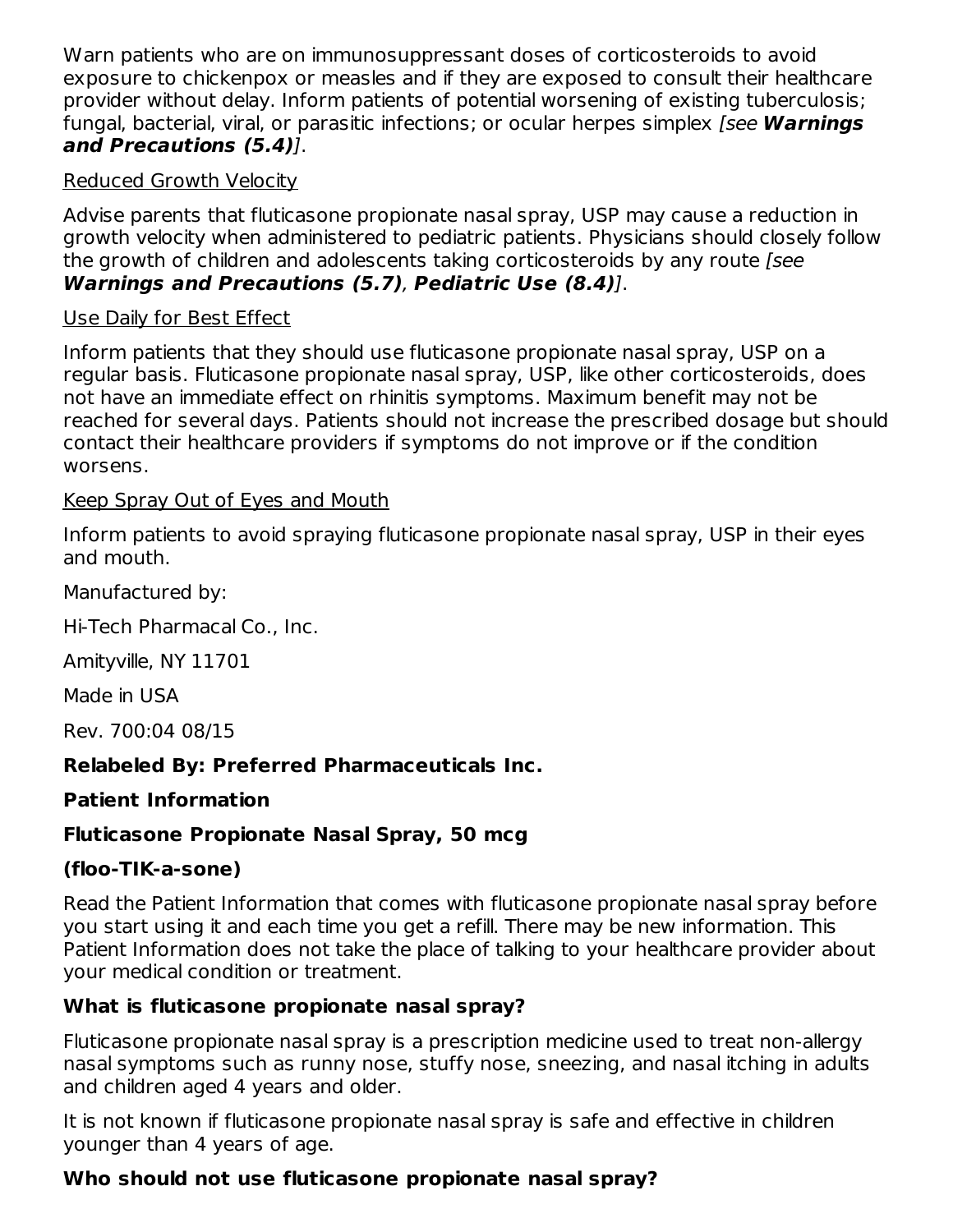Do not use fluticasone propionate nasal spray if you are allergic to fluticasone propionate or any of the ingredients in fluticasone propionate nasal spray. See "What are the ingredients in fluticasone propionate nasal spray?" below for a complete list of ingredients.

### **What should I tell my healthcare provider before using fluticasone propionate nasal sp Tell your healthcare provider about all of your health conditions, including if you:**

• have or have had nasal sores, nasal surgery, or nasal injury.

**Who should not use fluticasone propionate nasal spray?**

- have eye problems, such as cataracts or glaucoma.
- have an immune system problem.
- are allergic to any of the ingredients in fluticasone propionate nasal spray, any other medicines, or food products. See **"What are the ingredients in fluticasone propionate nasal spray?"** below for a complete list of ingredients.
- have any type of viral, bacterial, or fungal infection.
- are exposed to chickenpox or measles.
- have any other medical conditions.
- are pregnant or planning to become pregnant. It is not known if fluticasone propionate nasal spray may harm your unborn baby.
- are breastfeeding or plan to breastfeed. It is not known if fluticasone propionate nasal spray passes into your breast milk and if it can harm your baby.

**Tell your healthcare provider about all the medicines you take,** including prescription and over-the-counter medicines, vitamins, and herbal supplements. Fluticasone propionate nasal spray and certain other medicines may interact with each other. This may cause serious side effects. Especially, tell your healthcare provider if you take antifungal or anti-HIV medicines.

Know the medicines you take. Keep a list of them to show your healthcare provider and pharmacist when you get a new medicine.

# **How should I use fluticasone propionate nasal spray?**

### **Read the step-by-step instructions for using fluticasone propionate nasal spray at the end of this Patient Information.**

- Fluticasone propionate nasal spray is for use in your nose only. Do not spray it in your eyes or mouth.
- Children should use fluticasone propionate nasal spray with an adult's help, as instructed by the child's healthcare provider.
- Use fluticasone propionate nasal spray exactly as your healthcare provider tells you. Do not use fluticasone propionate nasal spray more often than prescribed.
- Fluticasone propionate nasal spray may take several days of regular use for your rhinitis symptoms to get better. If your symptoms do not improve or get worse, call your healthcare provider.
- You will get the best results if you keep using fluticasone propionate nasal spray regularly each day without missing a dose. After you begin to feel better, your healthcare provider may decrease your dose. **Do not** stop using fluticasone propionate nasal spray unless your healthcare provider tells you to do so.

# **What are the possible side effects of fluticasone propionate nasal spray?**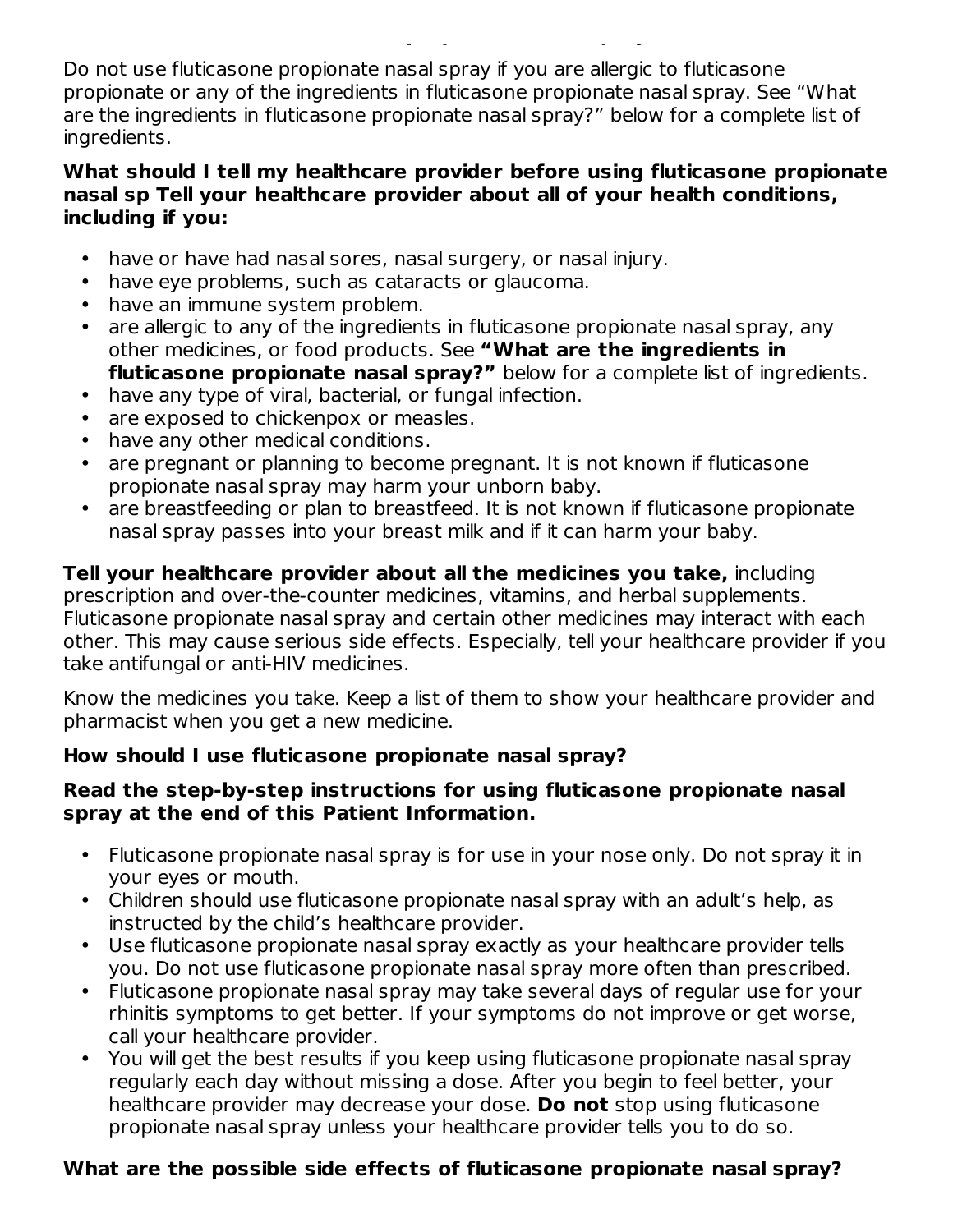**Fluticasone propionate nasal spray may cause serious side effects, including:**

- **nose problems.** Nose problems may include:
	- **nose bleeds.**
	- **sores (ulcers) in your nose.**
- **a certain fungal infection in your nose, mouth, and/or throat (thrush).**
- **hole in the cartilage of your nose (nasal septal perforation).**

Symptoms of nasal septal perforation may include:

- crusting in the nose
- nose bleeds
	- runny nose
- whistling sound when you breathe
	- **slow wound healing**. You should not use fluticasone propionate nasal spray until your nose has healed if you have a sore in your nose, have had surgery on your nose, or if your nose has been injured.
	- **eye problems including glaucoma and cataracts.** You should have regular eye exams while you use fluticasone propionate nasal spray.
	- **serious allergic reactions.** Call your healthcare provider or get emergency medical care if you get any of the following signs of a serious allergic reaction: o rash
		- o hives
		- o swelling of your face, mouth, and tongue
		- o breathing problems
	- **weakened immune system and increased chance of getting infections (immunosuppression).** Taking medicines that weaken your immune system makes you more likely to get infections and can make certain infections worse. These infections may include tuberculosis (TB), ocular herpes simplex infections, and infections caused by fungi, bacteria, viruses, and parasites. Avoid contact with people who have a contagious disease such as chickenpox or measles while using fluticasone propionate nasal spray. If you come in contact with someone who has chickenpox or measles call your healthcare provider right away. Symptoms of an infection may include:
	- o fever
		- o pain
		- o aches
		- o chills
		- o feeling tired
- o nausea
- o vomiting
	- **lowered steroid hormone levels (adrenal insufficiency).** Adrenal insufficiency happens when your adrenal glands do not make enough steroid hormones. This can happen when you stop taking oral corticosteroid medicines (such as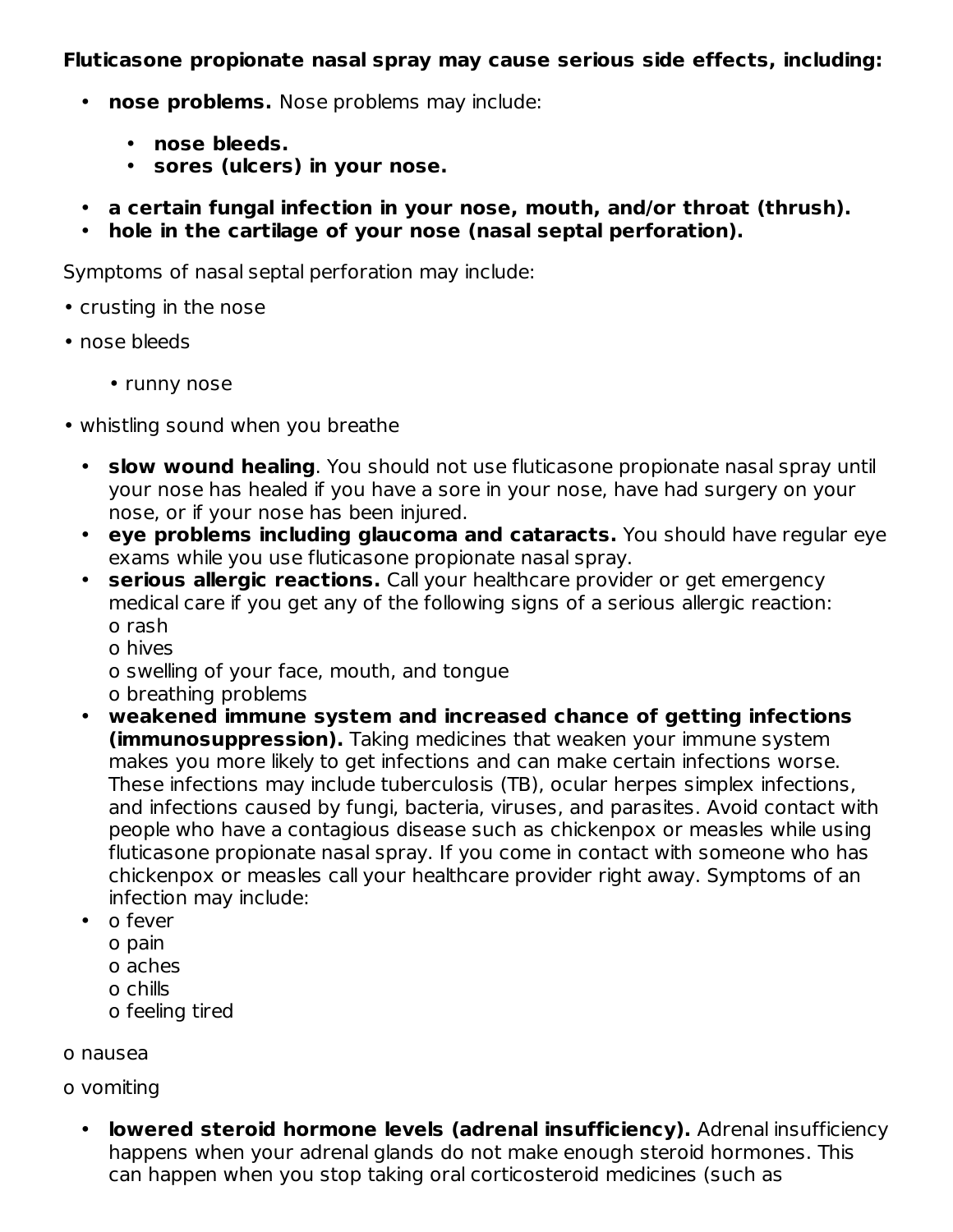prednisone) and start taking medicine containing an inhaled steroid (such as fluticasone propionate nasal spray). Symptoms of adrenal insufficiency may include: o feeling tired

- o lack of energy
- o weakness
- o nausea and vomiting
- o low blood pressure

## **The most common side effects of fluticasone propionate nasal spray include:**

- headache
- sore throat
- nose bleeds
- nose burning or itching
- nausea and vomiting
- trouble breathing
- cough

Tell your healthcare provider about any side effect that bothers you or does not go away.

These are not all the side effects with fluticasone propionate nasal spray. Ask your healthcare provider or pharmacist for more information.

Call your doctor for medical advice about side effects. You may report side effects to Hi-Tech Pharmacal Co., Inc. at 1-800-262-9010 or FDA at 1-800-FDA-1088.

## **How do I store fluticasone propionate nasal spray?**

• Store fluticasone propionate nasal spray between 39°F and 86°F (4°C and 30°C).

### **Keep fluticasone propionate nasal spray and all medicines out of the reach of children.**

### **General information about the safe and effective use of fluticasone propionate nasal spray.**

Medicines are sometimes prescribed for purposes not mentioned in a Patient Information leaflet. Do not use fluticasone propionate nasal spray for a condition for which it was not prescribed. Do not give your fluticasone propionate nasal spray to other people, even if they have the same condition that you have. It may harm them.

This Patient Information leaflet summarizes the most important information about fluticasone propionate nasal spray. If you would like more information, talk with your healthcare provider. You can ask your pharmacist or healthcare provider for information about fluticasone propionate nasal spray that was written for healthcare professionals.

# **What are the ingredients in fluticasone propionate nasal spray?**

Active ingredient: fluticasone propionate.

Inactive ingredients: benzalkonium chloride (0.02% w/w), carboxymethylcellulose sodium, dextrose, microcrystalline cellulose, phenylethyl alcohol (0.25% w/w), polysorbate 80, and purified water.

Manufactured by: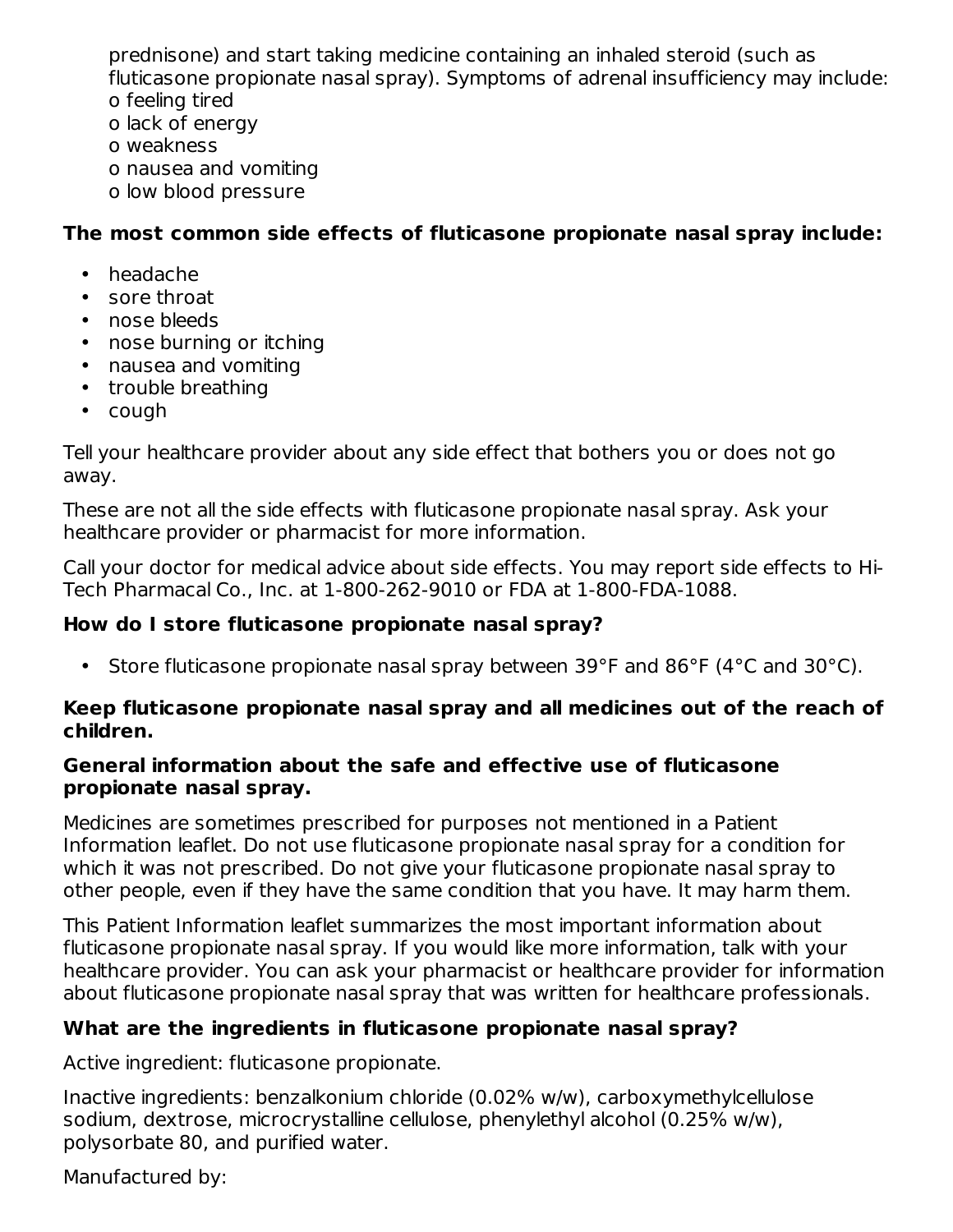Hi-Tech Pharmacal Co., Inc.

Amityville, NY 11701

Made in USA

Rev. 700:04 08/15

# **Relabeled By: Preferred Pharmaceuticals Inc.**

# **FLUTICASONE PROPIONATE**

**NASAL SPRAY, USP, 50 mcg**

# **Rx Only**

# **Rev. 700:00 5/14**

Please read this leaflet carefully before you start to take your medicine. It provides a summary of information on your medicine.

# **For further information ask your doctor or pharmacist.**

# **WHAT YOU SHOULD KNOW ABOUT RHINITIS**

Rhinitis is a word that means inflammation of the lining of the nose. If you suffer from rhinitis, your nose becomes stuffy and runny. Rhinitis can also make your nose itchy, and you may sneeze a lot. Rhinitis can be caused by allergies to pollen, animals, molds, or other materials-or it may have a nonallergic cause.

### **WHAT YOU SHOULD KNOW ABOUT FLUTICASONE PROPIONATE NASAL SPRAY, USP**

Your doctor has prescribed Fluticasone Propionate Nasal Spray, USP, a medicine that can help treat your rhinitis. Fluticasone Propionate Nasal Spray, USP, contains fluticasone propionate, which is a synthetic corticosteroid. Corticosteroids are natural substances found in the body that help fight inflammation. When you spray Fluticasone Propionate Nasal Spray, USP, into your nose, it helps to reduce the symptoms of allergic reactions and the stuffiness, runniness, itching, and sneezing that can bother you.

## **THINGS TO REMEMBER ABOUT FLUTICASONE PROPIONATE NASAL SPRAY, USP**

1. Shake gently before using.

2. Use your nasal spray as directed by your doctor. The directions are on the pharmacy label.

3. Keep your nasal spray **out of the reach of children.**

# **BEFORE USING YOUR NASAL SPRAY**

- If you are pregnant (or intending to become pregnant),
- If you are breastfeeding a baby,
- If you are allergic to Fluticasone Propionate Nasal Spray, USP, or any other nasal corticosteroid,
- If you are taking a medicine containing ritonavir (commonly used to treat HIV infection or AIDS).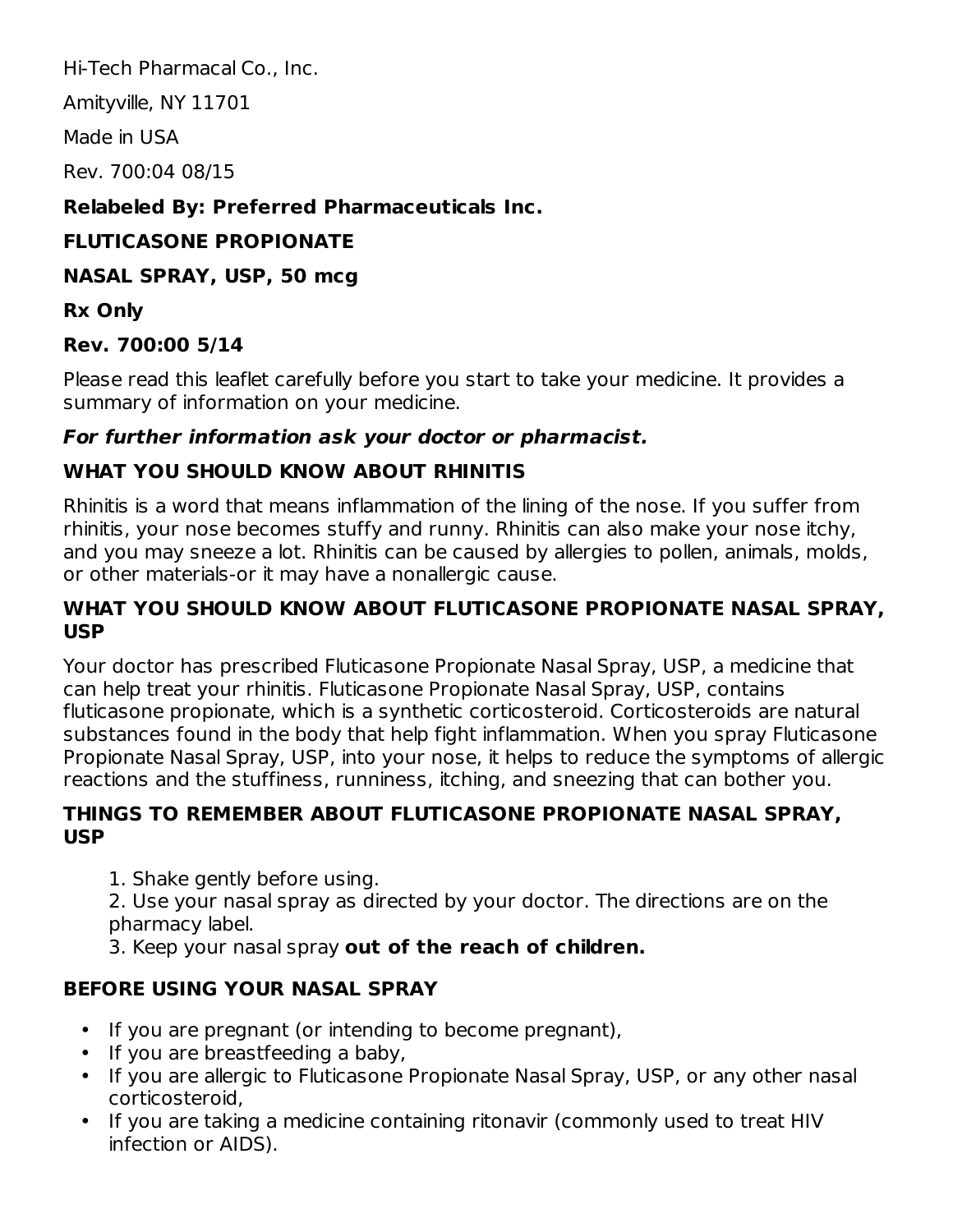#### **TELL YOUR DOCTOR BEFORE STARTING TO TAKE THIS MEDICINE.** In some circumstances, this medicine may not be suitable and your doctor may wish to give you a different medicine. Make sure that your doctor knows what other medicines you are taking.

### **USING YOUR NASAL SPRAY**

- Follow the instructions shown in the rest of this leaflet. If you have any problems, tell your doctor or pharmacist.
- It is important that you use it as directed by your doctor. The pharmacist's label will usually tell you what dose to take and how often. If it doesn't, or you are not sure, ask your doctor or pharmacist.

## **DOSAGE**

• For **ADULTS**, the usual starting dose is **2 sprays in each nostril once daily**. Sometimes your doctor may recommend using 1 spray in each nostril twice a day (morning and evening). You should not use more than a total of 2 sprays in each nostril daily. After you have begun to feel better, 1 spray in each nostril daily may be adequate for you.

For **ADOLESCENTS and CHILDREN** (4 years of age and older), the usual starting dosage is **1 spray in each nostril once daily**. Sometimes your doctor may recommend using 2 sprays in each nostril daily. Then, after you have begun to feel better, 1 spray in each nostril daily may be adequate for you.

- DO NOT use more of your medicine or take it more often than your doctor advises.
- $\bullet$ Fluticasone Propionate Nasal Spray, USP, may begin to work within 12 hours of the first dose, but it takes several days of regular use to reach its greatest effect. It is important that you use Fluticasone Propionate Nasal Spray, USP, as prescribed by your doctor. Best results will be obtained by using the spray on a regular basis. If symptoms disappear, contact your doctor for further instructions.
- If you also have itchy, watery eyes, you should tell your doctor. You may be given an additional medicine to treat your eyes. Be careful not to confuse them, particularly if the second medicine is an eye drop.
- If you miss a dose, just take your regularly scheduled next dose when it is due. DO NOT DOUBLE the dose.

## **HOW TO USE YOUR NASAL SPRAY**

Read the complete instructions carefully and use only as directed.

## **BEFORE USING**

1. Shake the bottle gently and then remove the cap (Figure 1).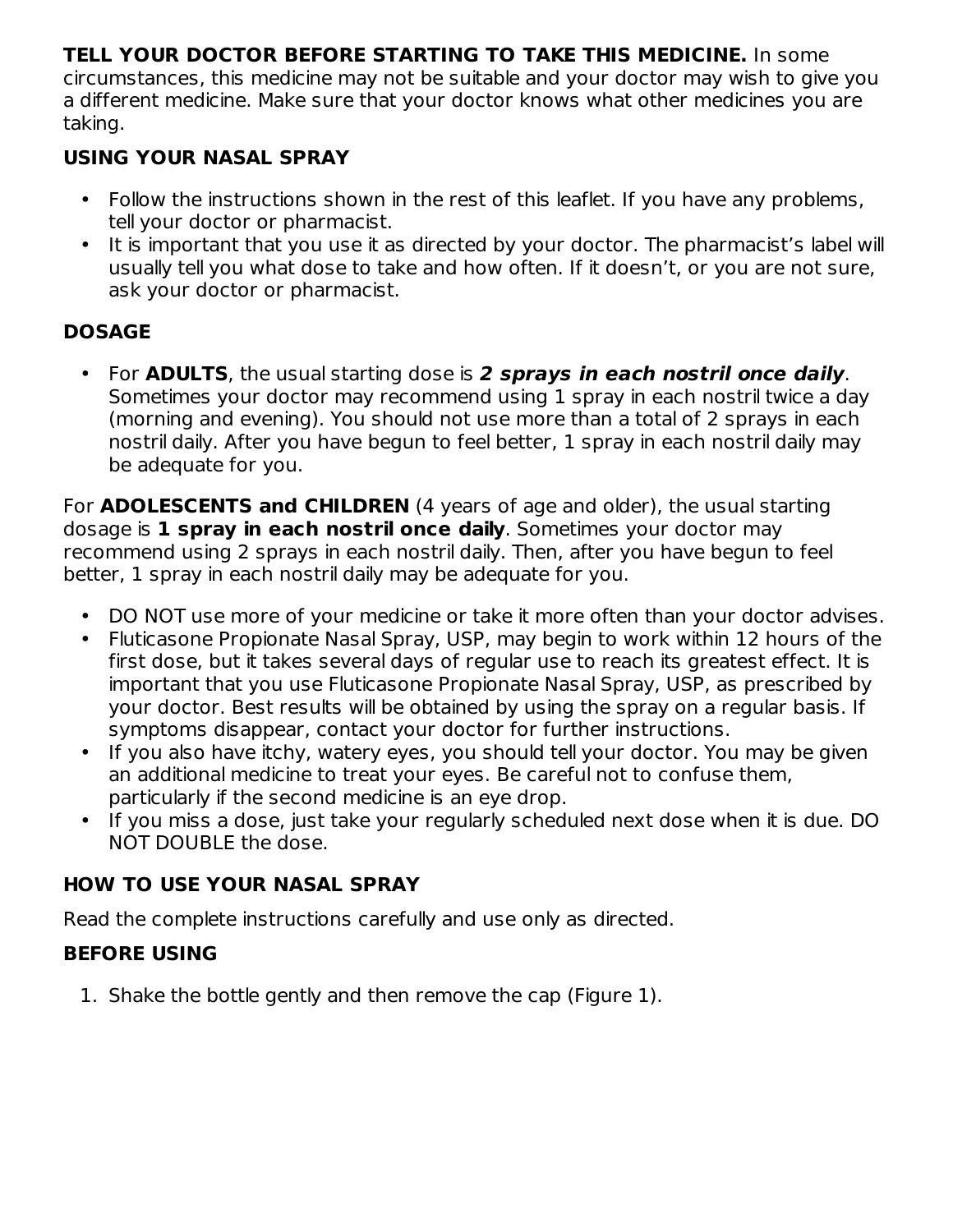

## **Figure 1**

1. It is necessary to prime the pump into the air the first time it is used, or when you have not used it for a week or more. To prime the pump, hold the bottle as shown with the nasal applicator pointing away from you and with your forefinger and middle finger on either side of the nasal applicator and your thumb underneath the bottle. When you prime the pump for the first time, press down and release the pump 6 times (Figure 2). The pump is now ready for use. If the pump is not used for 7 days, prime until a fine spray appears.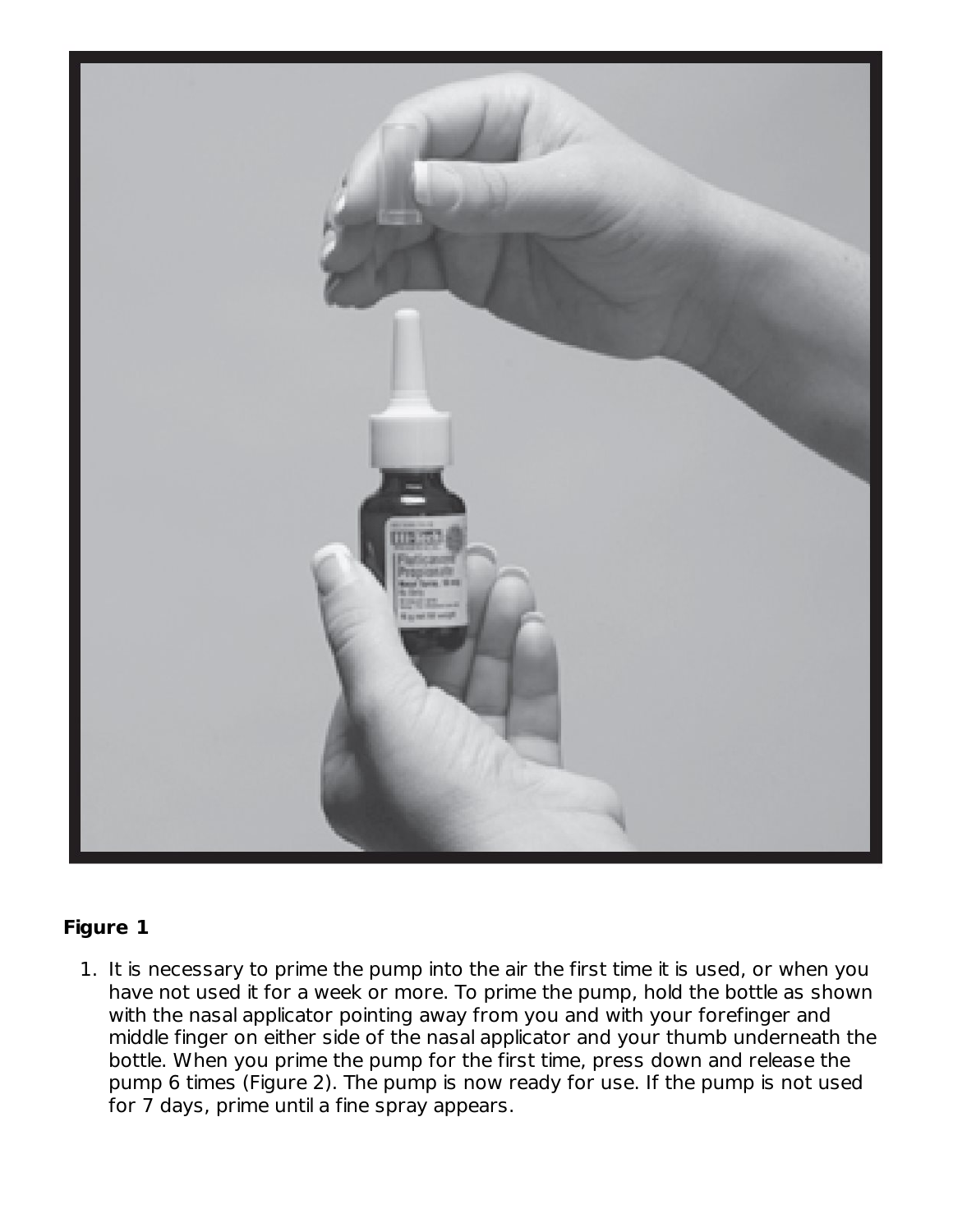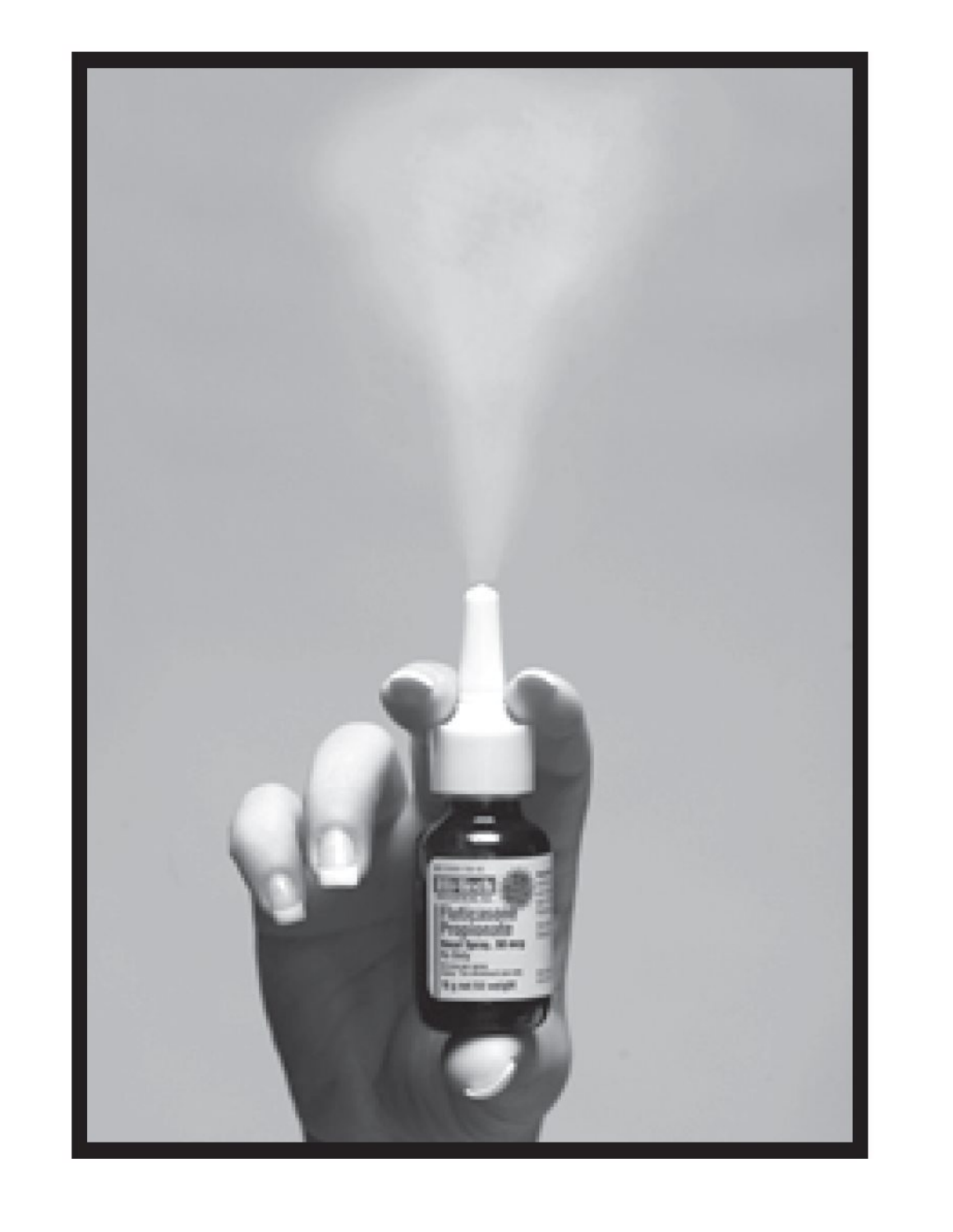# **Figure 2 USING THE SPRAY**

**3.** Blow your nose to clear your nostrils

**4.** Close one nostril. Tilt your head forward slightly and, keeping the bottle upright, carefully insert the nasal applicator into the other nostril (Figure 3).



**5.** Start to breathe in through your nose, and WHILE BREATHING IN press firmly and quickly down once on the applicator to release the spray. To get a full actuation, use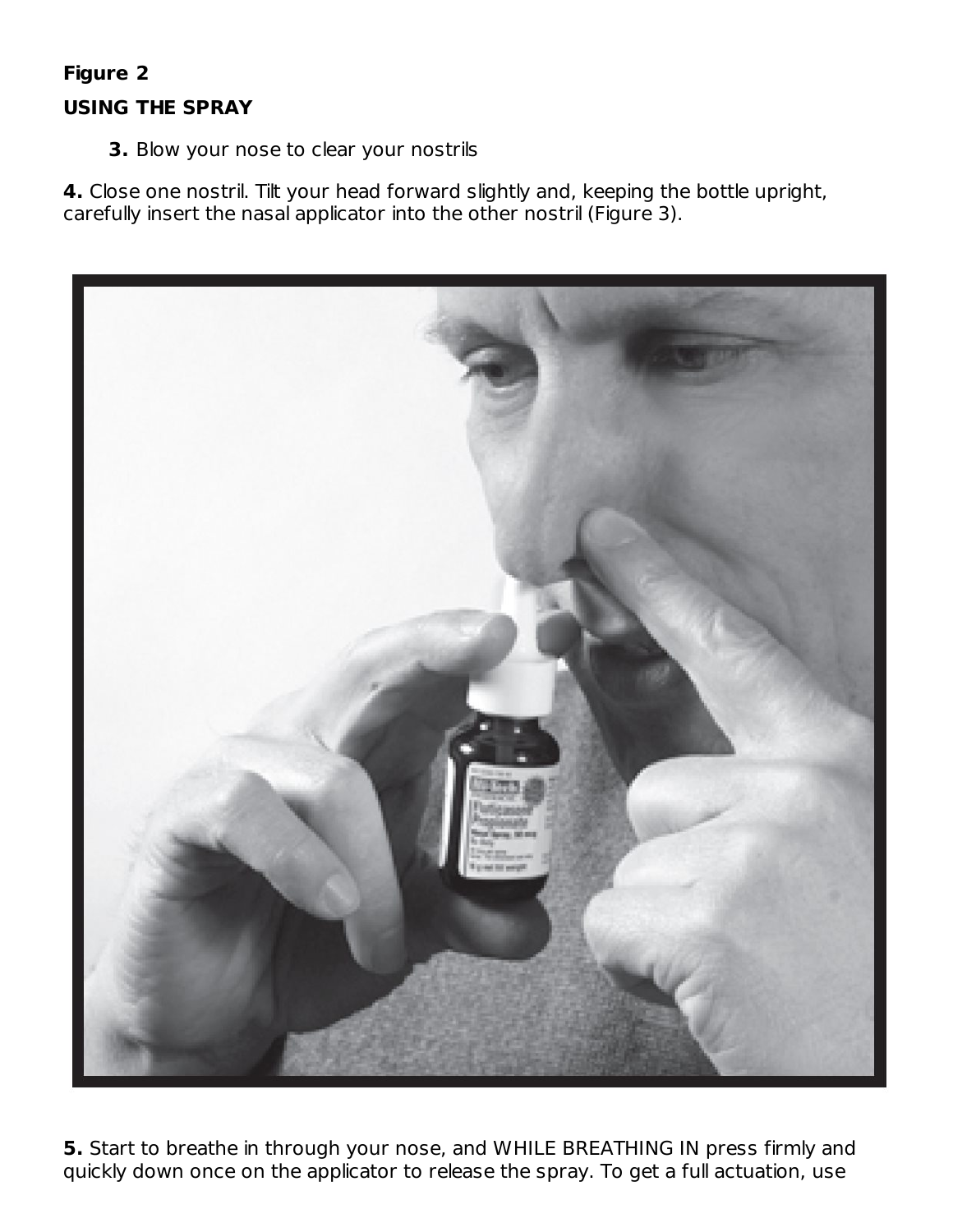your forefinger and middle finger to spray while supporting the base of the bottle with your thumb. Avoid spraying in eyes. Breathe gently inwards through the nostril (Figure 4).



## **Figure 4**

- **6.** Breathe out through your mouth.
- **7.** If a second spray is required in that nostril, repeat steps 4 through 6.
- **8.** Repeat steps 4 through 7 in the other nostril.
- **9.** Wipe the nasal applicator with a clean tissue and replace the cap (Figure 5).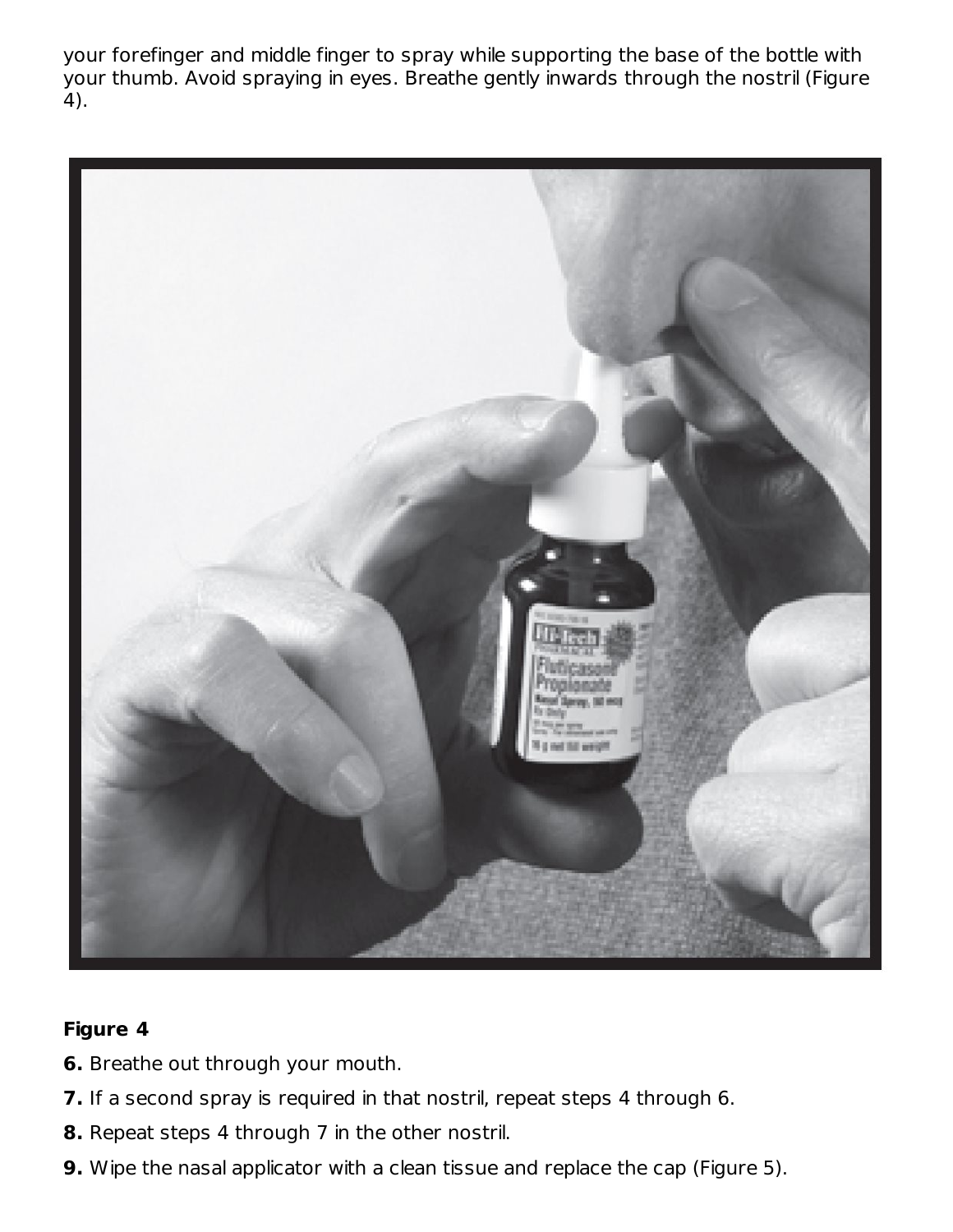

## **Figure 5**

**10.** Do not use this bottle for more than the labeled number of sprays even though the bottle is not completely empty. Before you throw the bottle away, you should consult your doctor to see if a refill is needed. Do not take extra doses or stop taking Fluticasone Propionate Nasal Spray, USP, without consulting your doctor.

### **CLEANING**

Your nasal spray should be cleaned at least once a week. To do this:

1. Remove the cap and then gently pull upwards to free the nasal applicator.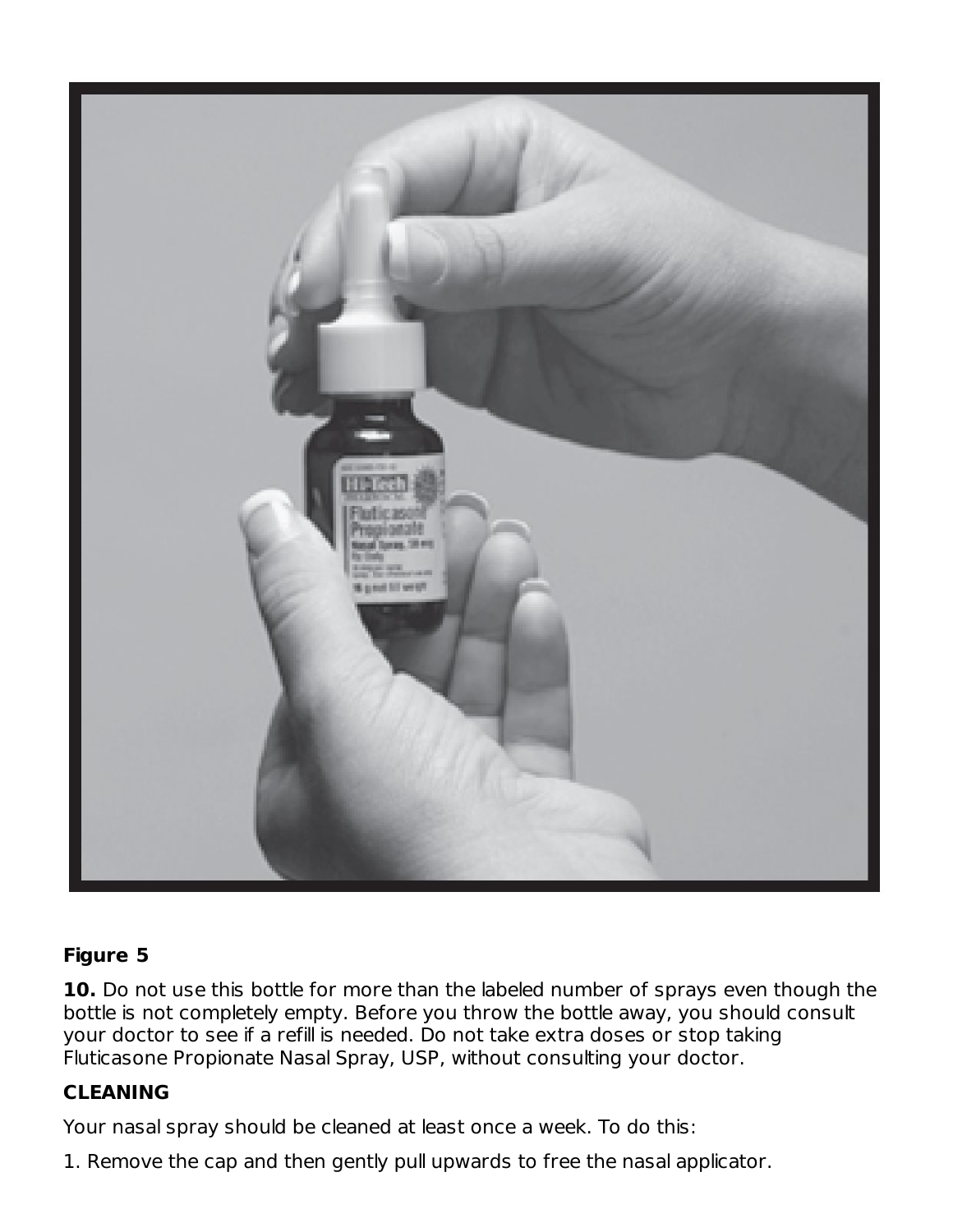2. Wash the applicator and cap under warm tap water. Allow to dry at room temperature, then place the applicator and cap back on the bottle.

3. If the nasal applicator becomes blocked, it can be removed as above and left to soak in warm water. Rinse with cold tap water, dry, and refit. Do not try to unblock the nasal applicator by inserting a pin or other sharp object.

## **STORING YOUR NASAL SPRAY**

- Keep your Fluticasone Propionate Nasal Spray, USP, out of the reach of children.
- Avoid spraying in eyes.
- Store between 4° and 30°C (39° and 86° F).
- Do not use your Fluticasone Propionate Nasal Spray, USP, after the expiration date shown on the label and box.

### **REMEMBER: This medicine has been prescribed for you by your doctor. DO NOT give this medicine to anyone else.**

## **FURTHER INFORMATION**

The leaflet does not contain the complete information about your medicine. If you have any questions, or are not sure about something, then you should ask your doctor or pharmacist.

You may want to read this leaflet again. Please DO NOT THROW IT AWAY until you have finished your medicine.

To report SUSPECTED ADVERSE REACTIONS, contact Hi-Tech Pharmacal Co., Inc. at 1- 800-262-9010 or FDA at 1-800-FDA-1088 or www.fda.gov/medwatch.

Manufactured by:

Hi-Tech Pharmacal Co., Inc.

Amityville, N.Y. 11701

Made in U.S.A.

## **Relabeled By: Preferred Pharmaceuticals Inc.**

**Package/Label Display Panel**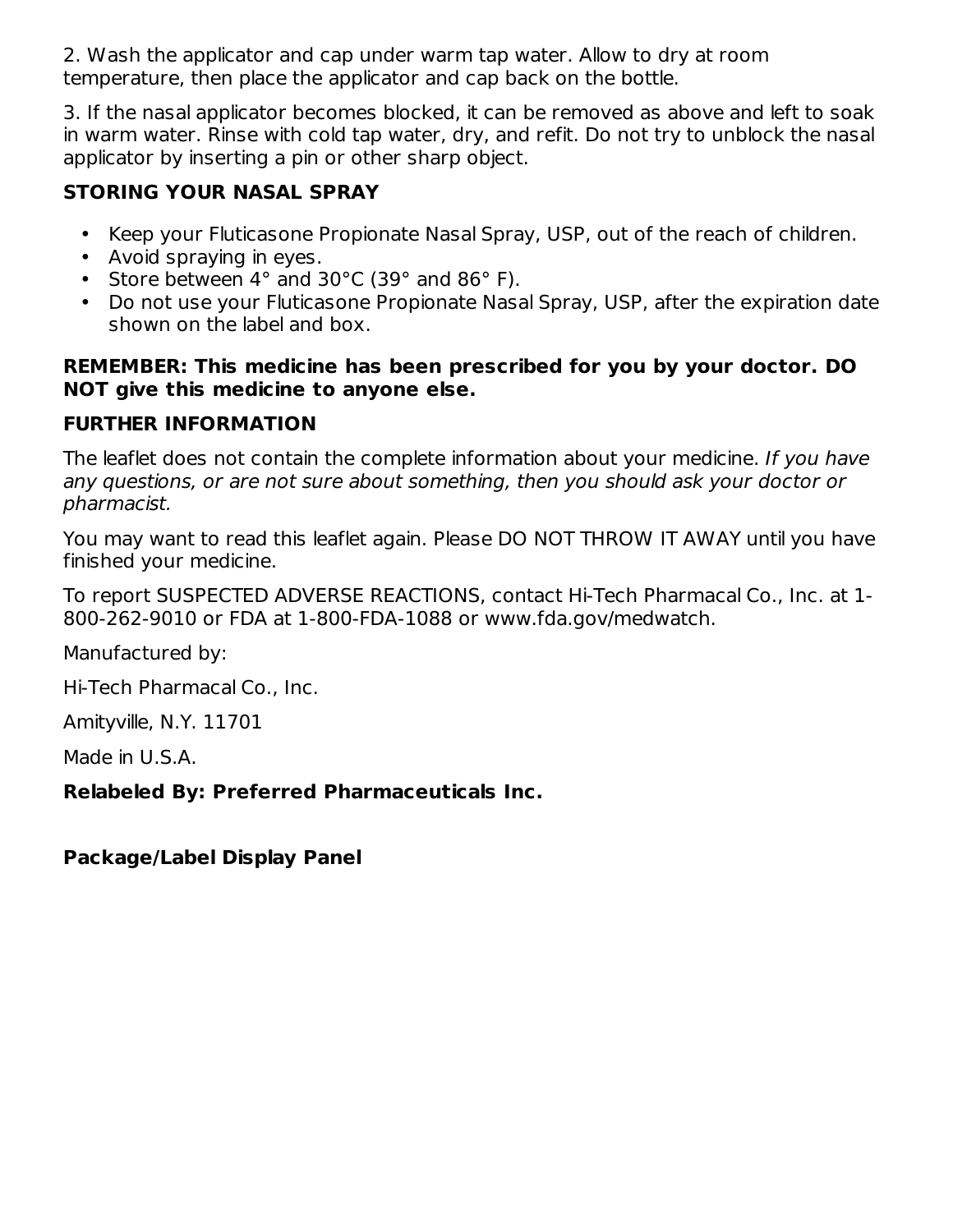| <b>Fluticasone</b><br><b>Propionate Nasal</b>                                                                                                                                                                                                                                                                                                                                                              | <b>PREFERRED</b><br>Anabelin, Ca 92007<br><b>Pharmaceuticals, Inc.</b>                                                                    | Fluticasone Propionate Nasal Spray<br>50 mcg<br>Qty: Ins:<br>Lot#: Bat#:                                 | Log     |
|------------------------------------------------------------------------------------------------------------------------------------------------------------------------------------------------------------------------------------------------------------------------------------------------------------------------------------------------------------------------------------------------------------|-------------------------------------------------------------------------------------------------------------------------------------------|----------------------------------------------------------------------------------------------------------|---------|
| Spray 50 mcg<br>Generic for Flonase<br>Each metered spray contains 50mcg of<br><b>Fluticasone Propionate</b><br>Pkg Size: Exp Date:<br>$Lot#$ :<br>Batch#:                                                                                                                                                                                                                                                 | пмг<br>cada<br>eacl<br><b>Non</b><br>hour<br>English<br>음                                                                                 | Prod# (NDC):<br>Fluticasone Propionate Nasal Spray<br>50 mcg<br>Qty: Ins:<br>Lot#: Bat#:<br>Prod# (NDC): | Chart   |
| Ins:<br>Mfg: Hi-Tech Pharmaceuticals Co.;<br>Amityville, NY<br>Prod#:                                                                                                                                                                                                                                                                                                                                      | Instrucciones Espanol:<br>dirigido<br>rocia<br><u>ig</u><br>sprays<br><b>Directions</b><br>directed<br>≣<br>$\overline{\circ}$<br>ğ<br>Sp | Fluticasone Propionate Nasal Spray<br>$50$ mcg<br>Qty:<br>Insurance NDC:<br>Lot#: Bat#:                  | Billing |
| $\begin{array}{l} \text{Sters between 4° and 30°C (Varring)}\\ \text{Sters between 4° and 30°C (59-30% of F), Sinkl} \\ \text{first distance out of the reach of children. See package insert for doesnze and computing the same value of the second accuracy.} \\ \text{for doscapsae and a more more than 10000.} \\ \text{the endoc, see that the second error is a more more than 10000.} \end{array}$ | seqún<br>႘<br>Sp<br>us<br>0<br><b>OS</b><br>9S<br>$\circ$<br>ᡴᠦ                                                                           | Fluticasone Propionate Nasal Spray<br>$50 \text{ mcg}$<br>Qty: Ins:<br>Lot#: Bat#:<br>Prod# (NDC):       | Patient |

### AKORN

### **Relabeled By: Preferred Pharmaceuticals Inc.**

NDC 68788-9925-1

### **Fluticasone Propionate Nasal Spray, USP, 50 mcg**

### **120 Metered Sprays**

**Rx Only**

### **50 mcg per spray**

Spray- For intranasal use only

### **ATTENTION PHARMACIST:**

Dispense with enclosed patient's instructions for use.

### **Important:**

Read accompanying directions carefully.

## **16 g net fill weight**

| <b>FLUTICASONE PROPIONATE</b>                                                 |                                          |                                         |                                   |                 |  |
|-------------------------------------------------------------------------------|------------------------------------------|-----------------------------------------|-----------------------------------|-----------------|--|
| fluticasone propionate spray, metered                                         |                                          |                                         |                                   |                 |  |
|                                                                               |                                          |                                         |                                   |                 |  |
| <b>Product Information</b>                                                    |                                          |                                         |                                   |                 |  |
| <b>Product Type</b>                                                           | <b>HUMAN PRESCRIPTION</b><br><b>DRUG</b> | <b>Item Code</b><br>(Source)            | NDC:68788-9925(NDC:50383-<br>700) |                 |  |
| <b>Route of Administration</b>                                                | NAS AI                                   |                                         |                                   |                 |  |
|                                                                               |                                          |                                         |                                   |                 |  |
|                                                                               |                                          |                                         |                                   |                 |  |
| <b>Active Ingredient/Active Moiety</b>                                        |                                          |                                         |                                   |                 |  |
| <b>Ingredient Name</b>                                                        |                                          |                                         | <b>Basis of Strength</b>          | <b>Strength</b> |  |
| FLUTICASONE PROPIONATE (UNII: 02GMZ0LF5W) (FLUTICASONE -<br>UNII: CUT2W21N7U) |                                          | <b>FLUTICASONE</b><br><b>PROPIONATE</b> | 50 ug<br>in $0.1$ q               |                 |  |
|                                                                               |                                          |                                         |                                   |                 |  |